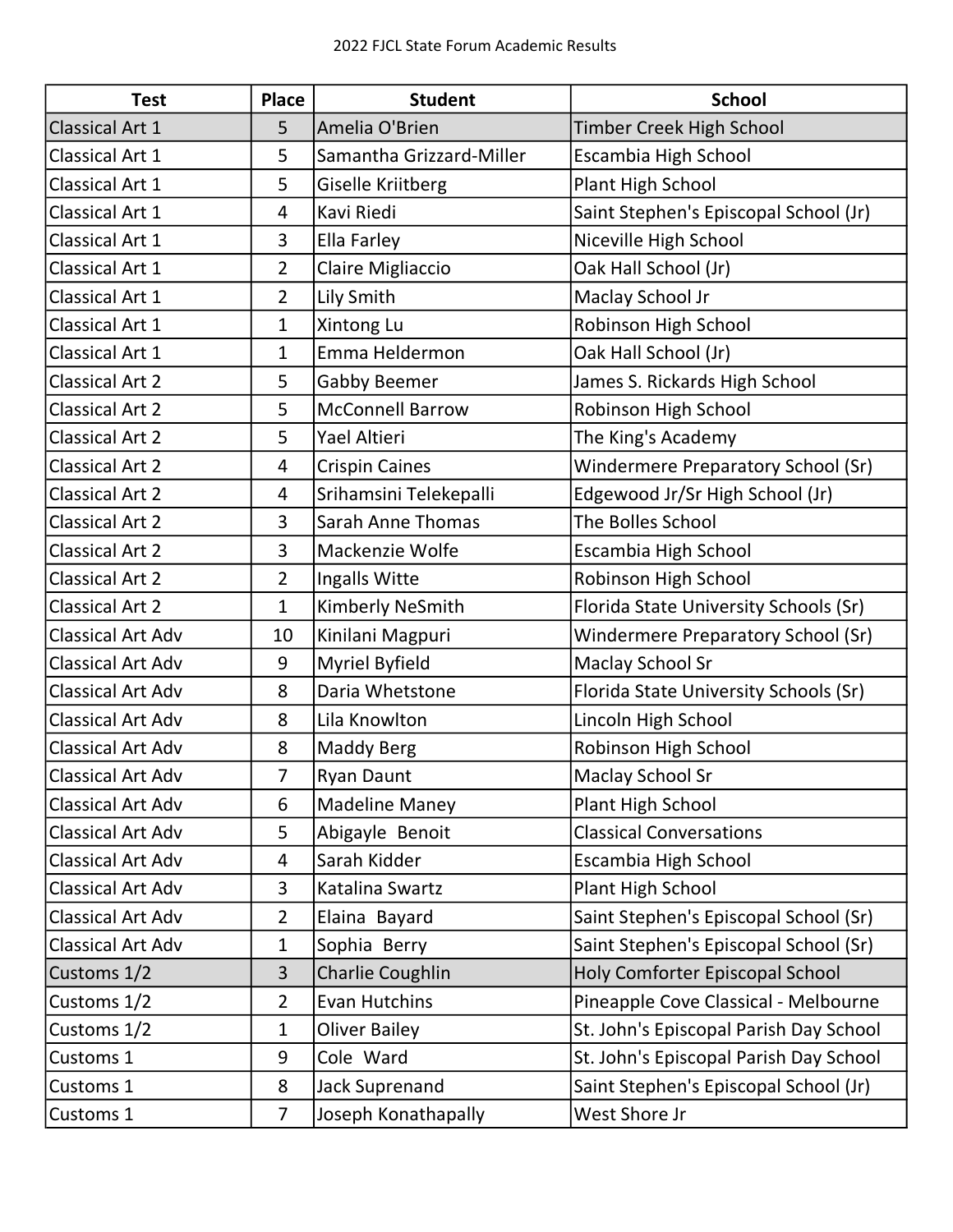| Customs 1          | 6              | <b>Eric Yang</b>          | J.R. Arnold High School                 |
|--------------------|----------------|---------------------------|-----------------------------------------|
| Customs 1          | 6              | Lillian Shear             | Oak Hall School (Jr)                    |
| Customs 1          | 5              | <b>Timothy Hughes</b>     | Christ Classical Academy(Jr)            |
| Customs 1          | 5              | Alena Lamothe             | Edgewood Jr/Sr High School (Sr)         |
| Customs 1          | 5              | Abram Wildrick            | Maclay School Jr                        |
| Customs 1          | 4              | <b>Belle Trussell</b>     | Escambia High School                    |
| Customs 1          | 3              | <b>McKinlee Williams</b>  | J.R. Arnold High School                 |
| Customs 1          | $\overline{2}$ | Arthur Li                 | Saint Stephen's Episcopal School (Sr)   |
| Customs 1          | $\mathbf{1}$   | <b>Caleb Adsit</b>        | <b>Holy Trinity Episcopal Academy</b>   |
| <b>Customs 2</b>   | 10             | Riya Chandra              | Trinity Preparatory School (Sr)         |
| <b>Customs 2</b>   | 10             | Owen Kyle                 | Member At Large                         |
| Customs 2          | 9              | <b>Kate Youell</b>        | The Bolles School                       |
| Customs 2          | 9              | Ella Isley                | Niceville High School                   |
| Customs 2          | 9              | Kalani Hannum             | Pineapple Cove Classical - Melbourne    |
| Customs 2          | 9              | Gabby Beemer              | James S. Rickards High School           |
| Customs 2          | 8              | Amanda Martin             | <b>Timber Creek High School</b>         |
| Customs 2          | $\overline{7}$ | Mary CallMiller           | <b>Maclay School Sr</b>                 |
| Customs 2          | $\overline{7}$ | Mackenzie Kipp            | Niceville High School                   |
| Customs 2          | 6              | Kaylee Graves             | Westminster Academy (Sr)                |
| Customs 2          | 5              | Anna Catherine Hammett    | <b>Classical Conversations</b>          |
| Customs 2          | 5              | Benjamin Leber            | Oak Hall School (Sr)                    |
| Customs 2          | $\overline{4}$ | <b>Reed Wilson</b>        | <b>Tampa Preparatory School Sr</b>      |
| Customs 2          | 4              | Logan Ferris              | Oak Hall School (Sr)                    |
| Customs 2          | 3              | Elizabeth Leeman          | Midtown Classical (Sr)                  |
| <b>Customs 2</b>   | 2              | Edward Gao                | Saint Stephen's Episcopal School (Sr)   |
| Customs 2          | $\mathbf{1}$   | <b>Tarver Loyed</b>       | J.R. Arnold High School                 |
| <b>Customs Adv</b> | 10             | Alyssa Maleszewski        | Lincoln High School                     |
| <b>Customs Adv</b> | 10             | Tiana Fontejon            | Niceville High School                   |
| <b>Customs Adv</b> | 10             | <b>Emma Davies</b>        | Windermere Preparatory School (Sr)      |
| <b>Customs Adv</b> | 10             | Dakota Marosi             | Windermere Preparatory School (Sr)      |
| <b>Customs Adv</b> | 9              | <b>Ashley Crowe</b>       | The Bolles School                       |
| <b>Customs Adv</b> | 8              | <b>Christopher Rainey</b> | <b>Berkeley Preparatory School (Sr)</b> |
| <b>Customs Adv</b> | 8              | Kelsey Wang               | Trinity Preparatory School (Sr)         |
| <b>Customs Adv</b> | 8              | Cole Daigle               | Lincoln High School                     |
| <b>Customs Adv</b> | $\overline{7}$ | Lance Adams               | The Bolles School                       |
| <b>Customs Adv</b> | 7              | Amelia Wass de Czege      | Florida State University Schools (Sr)   |
| <b>Customs Adv</b> | 7              | Margherita Oca            | Plant High School                       |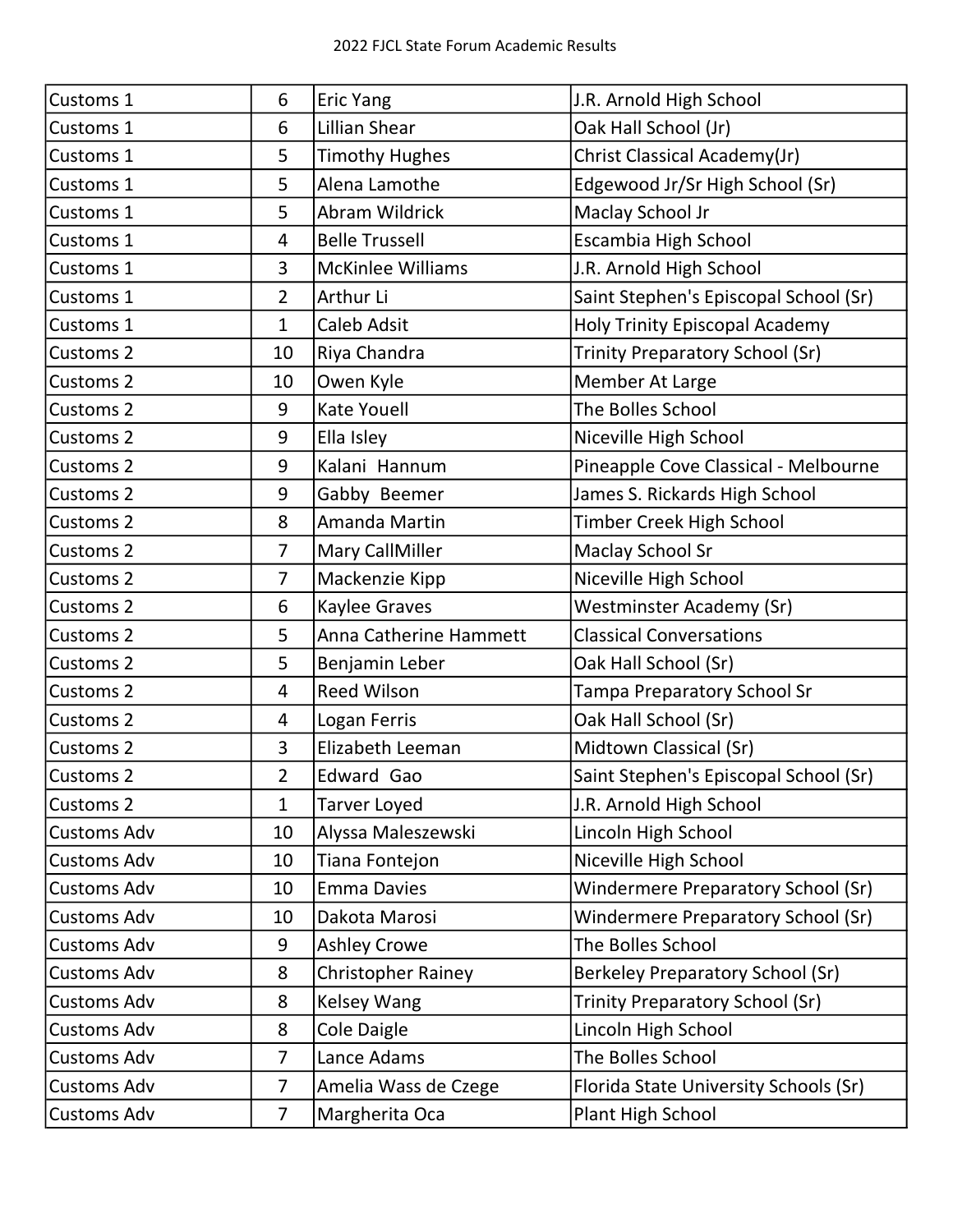| <b>Customs Adv</b> | $\overline{7}$ | <b>Mary Pizzurro</b>           | Oak Hall School (Sr)                    |
|--------------------|----------------|--------------------------------|-----------------------------------------|
| <b>Customs Adv</b> | 6              | <b>Emma Flowers</b>            | <b>Berkeley Preparatory School (Sr)</b> |
| <b>Customs Adv</b> | 6              | <b>Vivien Gibbons</b>          | The Bolles School                       |
| <b>Customs Adv</b> | 5              | <b>Maxine Mandt</b>            | Saint Stephen's Episcopal School (Sr)   |
| <b>Customs Adv</b> | 4              | <b>Sayers Grooms</b>           | Oak Hall School (Sr)                    |
| <b>Customs Adv</b> | 3              | <b>Walker Wilson</b>           | Tampa Preparatory School Sr             |
| <b>Customs Adv</b> | $\overline{2}$ | Amelia DeVries                 | <b>Holy Trinity Episcopal Academy</b>   |
| <b>Customs Adv</b> | $\mathbf{1}$   | Emma Baumgartner               | <b>Holy Trinity Episcopal Academy</b>   |
| Derivatives 1/2    | 8              | Claudia Ruiz-Carus             | Academy of the Holy Names (Jr)          |
| Derivatives 1/2    | $\overline{7}$ | Ayaana Gupta                   | Pineapple Cove Classical - Melbourne    |
| Derivatives 1/2    | 6              | Morgan Kessler                 | Saint Stephen's Episcopal School (Jr)   |
| Derivatives 1/2    | 6              | <b>Willow Weisblum</b>         | Saint Stephen's Episcopal School (Jr)   |
| Derivatives 1/2    | 5              | <b>Jack Hammett</b>            | Christ Classical Academy(Jr)            |
| Derivatives 1/2    | 4              | Solomon Hardy                  | Midtown Classical (Jr)                  |
| Derivatives 1/2    | 4              | <b>Catherine Dieffenthaler</b> | St. John's Episcopal Parish Day School  |
| Derivatives 1/2    | 3              | <b>Tom Gilor</b>               | Oak Hall School (Jr)                    |
| Derivatives 1/2    | $\overline{2}$ | Sophia Friess                  | St. John's Episcopal Parish Day School  |
| Derivatives 1/2    | $\overline{2}$ | Alexia Mascera                 | Saint Stephen's Episcopal School (Jr)   |
| Derivatives 1/2    | $\mathbf{1}$   | Margarita Valdez Puente        | Academy of the Holy Names (Jr)          |
| Derivatives 1      | 10             | Kirsten Underhill              | Lincoln High School                     |
| Derivatives 1      | 9              | <b>John Harris</b>             | The King's Academy                      |
| Derivatives 1      | 8              | Elli Howard                    | Holy Comforter Episcopal School         |
| Derivatives 1      | 7              | Joshua Whitney                 | Trinity Preparatory School (Sr)         |
| Derivatives 1      | 6              | <b>Benjamin Gallogly</b>       | Oak Hall School (Jr)                    |
| Derivatives 1      | 5              | <b>James Phillips</b>          | Escambia High School                    |
| Derivatives 1      | 4              | Kyra Alston                    | Trinity Preparatory School (Sr)         |
| Derivatives 1      | 4              | Sawye Girgis                   | Saint Stephen's Episcopal School (Jr)   |
| Derivatives 1      | 3              | Nathaniel Bryant               | West Shore Jr                           |
| Derivatives 1      | $\overline{2}$ | Amelia Chen                    | Oak Hall School (Jr)                    |
| Derivatives 1      | $\mathbf{1}$   | Shay Wisdom                    | Timber Creek High School                |
| Derivatives 2      | 10             | <b>Conner Brock</b>            | Niceville High School                   |
| Derivatives 2      | 10             | Ian Fischer                    | <b>Cornerstone Academy Sr</b>           |
| Derivatives 2      | 9              | <b>Brandt McClallen</b>        | Edgewood Jr/Sr High School (Jr)         |
| Derivatives 2      | 8              | Juan Padrino-Perez             | Timber Creek High School                |
| Derivatives 2      | 8              | <b>Trevor Tillander</b>        | James S. Rickards High School           |
| Derivatives 2      | 8              | Taylor Bryan                   | Niceville High School                   |
| Derivatives 2      | 8              | Cameron Currier                | <b>Cornerstone Academy Sr</b>           |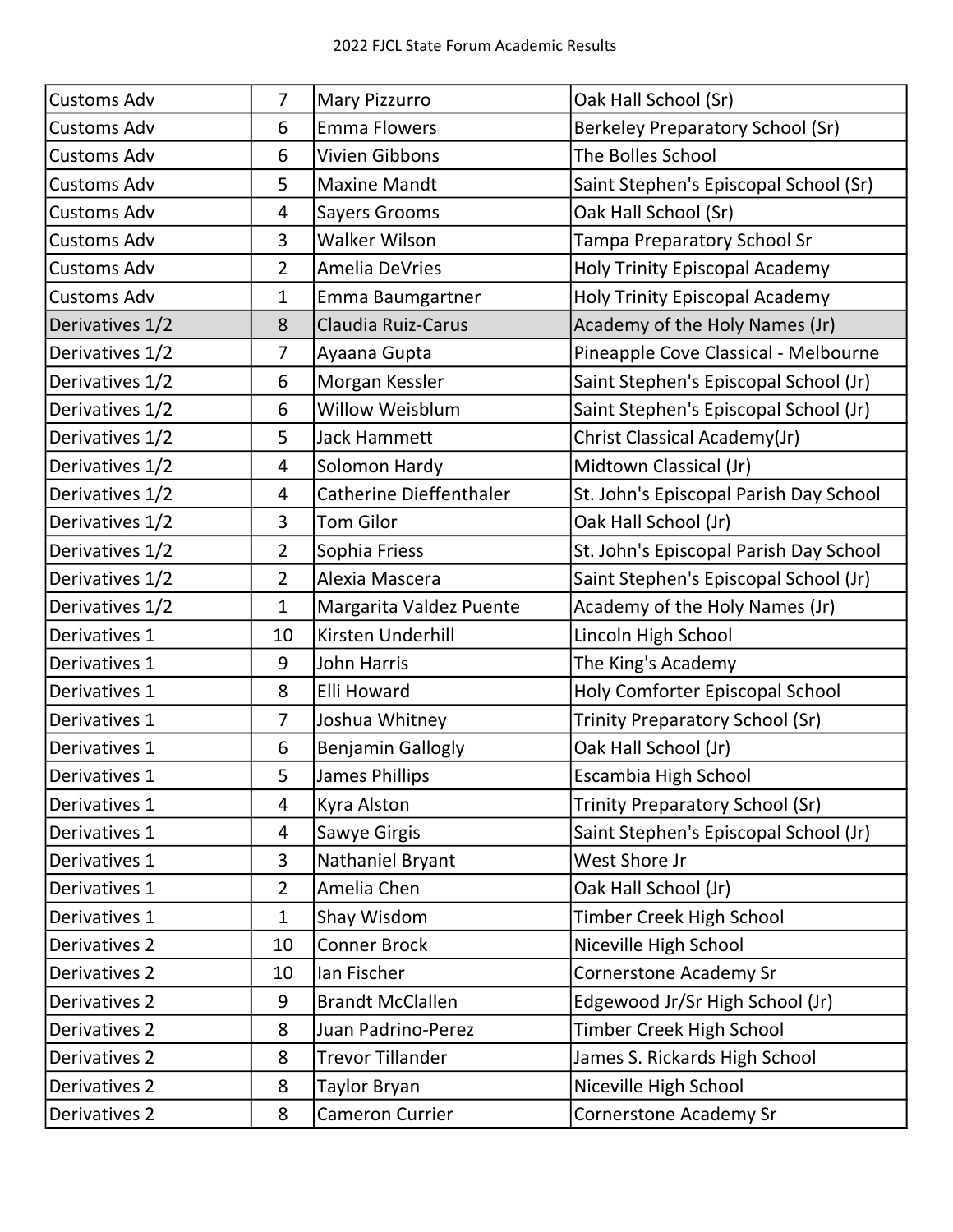| Derivatives 2   | $\overline{7}$ | Sam Welde                | Niceville High School                  |
|-----------------|----------------|--------------------------|----------------------------------------|
| Derivatives 2   | 6              | Chloe Abreu              | Timber Creek High School               |
| Derivatives 2   | 5              | Daniel Wang              | <b>Trinity Preparatory School (Sr)</b> |
| Derivatives 2   | 5              | Theo Frano               | Saint Stephen's Episcopal School (Sr)  |
| Derivatives 2   | 4              | <b>Crispin Caines</b>    | Windermere Preparatory School (Sr)     |
| Derivatives 2   | 4              | <b>Ethan Bender</b>      | The King's Academy                     |
| Derivatives 2   | 4              | Hao Li                   | Saint Stephen's Episcopal School (Sr)  |
| Derivatives 2   | 3              | <b>Alex Switt</b>        | Oak Hall School (Sr)                   |
| Derivatives 2   | 3              | Miranda Arias            | <b>Westminster Academy (Sr)</b>        |
| Derivatives 2   | $\overline{2}$ | Louis Dearman            | <b>Maclay School Sr</b>                |
| Derivatives 2   | $\mathbf{1}$   | Clara Dean               | <b>Classical Conversations</b>         |
| Derivatives Adv | 10             | Hannah Flitman           | Berkeley Preparatory School (Sr)       |
| Derivatives Adv | 10             | Arnav Mydam              | Berkeley Preparatory School (Sr)       |
| Derivatives Adv | 10             | Akhil Vungarala          | Timber Creek High School               |
| Derivatives Adv | 10             | Ava Savino               | Trinity Preparatory School (Sr)        |
| Derivatives Adv | 10             | <b>Sydney Schroeders</b> | <b>Westminster Academy (Sr)</b>        |
| Derivatives Adv | 9              | Nirmay Bhanderi          | <b>Maclay School Sr</b>                |
| Derivatives Adv | 9              | <b>Tess Dowling</b>      | Windermere Preparatory School (Sr)     |
| Derivatives Adv | 8              | <b>Carter Nelson</b>     | Florida State University Schools (Sr)  |
| Derivatives Adv | 8              | Lucas Ramey              | Windermere Preparatory School (Sr)     |
| Derivatives Adv | 7              | Caleb Nespoli            | Niceville High School                  |
| Derivatives Adv | 6              | Kate Krizner             | <b>Maclay School Sr</b>                |
| Derivatives Adv | 6              | <b>Sinclair Franz</b>    | Midtown Classical (Sr)                 |
| Derivatives Adv | 6              | Caleb Benfield           | Pineapple Cove Classical - Palm Bay    |
| Derivatives Adv | 5              | Ryan Goforth             | Edgewood Jr/Sr High School (Sr)        |
| Derivatives Adv | 4              | Rishi Sadanandan         | Berkeley Preparatory School (Sr)       |
| Derivatives Adv | 3              | Teresa Morgado           | <b>Maclay School Sr</b>                |
| Derivatives Adv | $\overline{2}$ | <b>Michael Thomas</b>    | Saint Stephen's Episcopal School (Sr)  |
| Derivatives Adv | $\mathbf 1$    | Soham Shah               | <b>Holy Trinity Episcopal Academy</b>  |
| Empire 1/2      | 5              | Owen Ben-Shoshan         | Oak Hall School (Jr)                   |
| Empire 1/2      | 4              | Owen Li                  | Saint Stephen's Episcopal School (Jr)  |
| Empire 1/2      | 3              | Ryan Szymanski           | St. John's Episcopal Parish Day School |
| Empire 1/2      | $\overline{2}$ | Julia Cox                | Midtown Classical (Jr)                 |
| Empire 1/2      | $\mathbf{1}$   | Jaime Flores-Sanchez     | Academy of the Holy Names (Jr)         |
| Empire 1        | 10             | <b>Austin Provencher</b> | Oak Hall School (Jr)                   |
| Empire 1        | 9              | Joseph Uzabel            | Saint Stephen's Episcopal School (Sr)  |
| Empire 1        | 8              | <b>Timothy Wahl</b>      | Timber Creek High School               |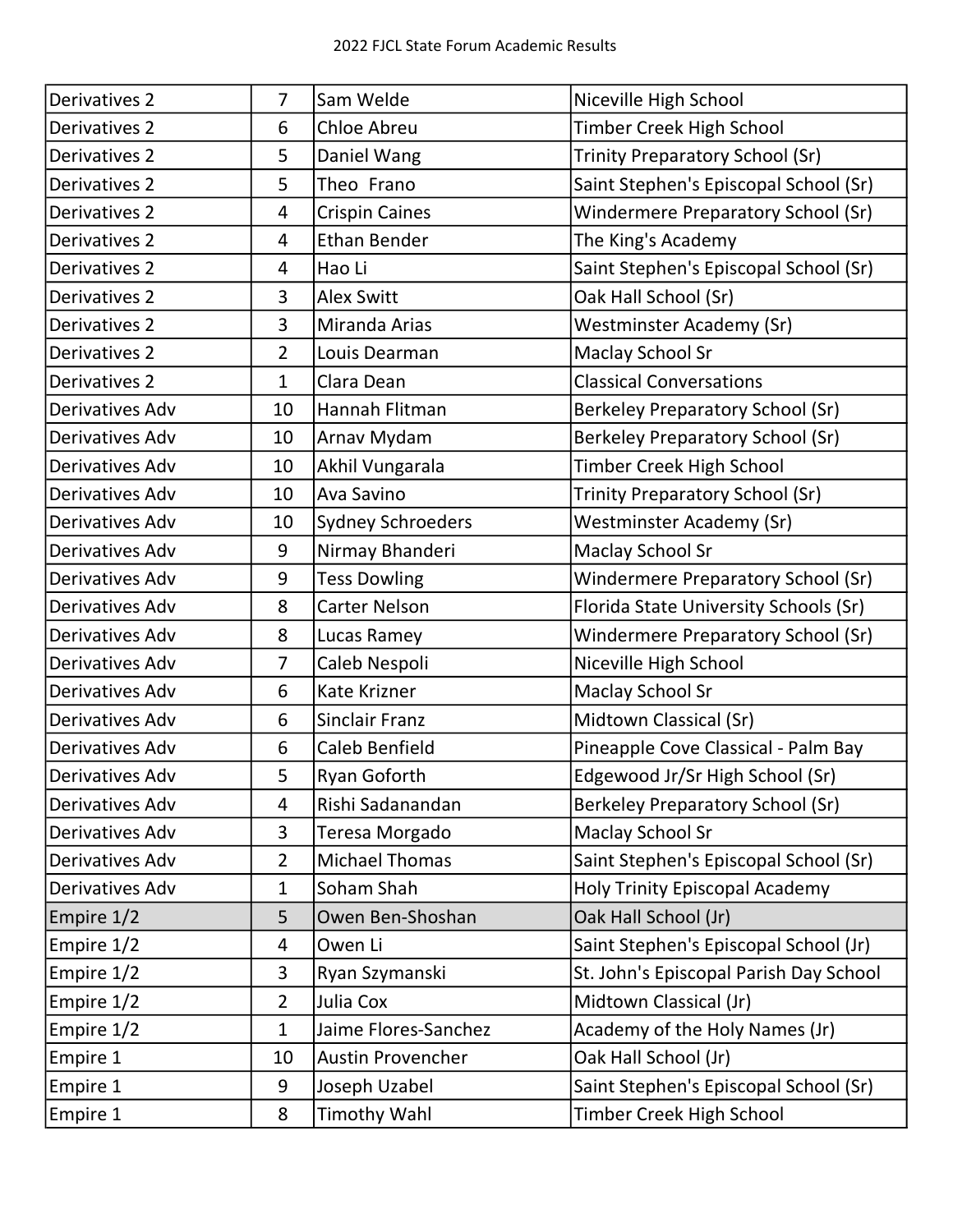| Empire 1          | $\overline{7}$ | Joshua Vanderhoof      | Lincoln High School                   |
|-------------------|----------------|------------------------|---------------------------------------|
| Empire 1          | $\overline{7}$ | <b>Asher Franz</b>     | Midtown Classical (Jr)                |
| Empire 1          | 6              | <b>Patrick Collins</b> | Saint Stephen's Episcopal School (Jr) |
| Empire 1          | 5              | Lily Penny             | Edgewood Jr/Sr High School (Jr)       |
| Empire 1          | 4              | <b>Isaac Dixon</b>     | Oak Hall School (Sr)                  |
| Empire 1          | 3              | Alex Matson            | Escambia High School                  |
| Empire 1          | $\overline{2}$ | Max Penny              | Edgewood Jr/Sr High School (Jr)       |
| Empire 1          | $\mathbf{1}$   | John Mitnik            | Holy Trinity Episcopal Academy        |
| Empire 2          | 10             | <b>Andrew Sharkey</b>  | The Bolles School                     |
| Empire 2          | 10             | <b>Brian Worden</b>    | Lincoln High School                   |
| Empire 2          | 9              | Marissa Pendleton      | Niceville High School                 |
| <b>Empire 2</b>   | 9              | Leo Li                 | Saint Stephen's Episcopal School (Sr) |
| Empire 2          | 8              | <b>Shaheer Mehmood</b> | Windermere Preparatory School (Sr)    |
| <b>Empire 2</b>   | $\overline{7}$ | Gavin Buenaventura     | Pineapple Cove Classical - Melbourne  |
| Empire 2          | $\overline{7}$ | Rayan Bahmani          | James S. Rickards High School         |
| <b>Empire 2</b>   | 6              | LucyClemens            | Westminster Academy (Sr)              |
| Empire 2          | 5              | David Gerhardt         | Escambia High School                  |
| <b>Empire 2</b>   | 4              | Vy Nguyen              | Florida State University Schools (Sr) |
| Empire 2          | 3              | Dylan Dam              | Saint Stephen's Episcopal School (Sr) |
| <b>Empire 2</b>   | $\overline{2}$ | <b>Matthew Nunes</b>   | <b>Holy Trinity Episcopal Academy</b> |
| Empire 2          | $\mathbf{1}$   | Rachel Jacquay         | J.R. Arnold High School               |
| Empire Adv        | 10             | Adia Payne             | Escambia High School                  |
| <b>Empire Adv</b> | 9              | Jackson Duncan         | Niceville High School                 |
| Empire Adv        | 8              | Savannah Brown         | Timber Creek High School              |
| Empire Adv        | 7              | Connor McCord          | Lincoln High School                   |
| <b>Empire Adv</b> | 6              | Nikolas Polsinelli     | Trinity Preparatory School (Sr)       |
| <b>Empire Adv</b> | 5              | Nate Jennewein         | Robinson High School                  |
| <b>Empire Adv</b> | 4              | Ethan Leeman           | Midtown Classical (Sr)                |
| <b>Empire Adv</b> | 3              | Lincoln Ream           | <b>Classical Conversations</b>        |
| <b>Empire Adv</b> | $\overline{2}$ | Tyler Kadivar          | Saint Stephen's Episcopal School (Sr) |
| <b>Empire Adv</b> | $\mathbf{1}$   | William Muniz          | <b>Classical Conversations</b>        |
| Empire Adv        | $\mathbf{1}$   | Jonathan Nunes         | <b>Holy Trinity Episcopal Academy</b> |
| Geography 1       | 9              | <b>Nate Bowers</b>     | Niceville High School                 |
| Geography 1       | 8              | Katelyn Duncan         | Niceville High School                 |
| Geography 1       | 8              | Drew McQueeney         | The King's Academy                    |
| Geography 1       | 8              | Michael Craft          | The King's Academy                    |
| Geography 1       | $\overline{7}$ | Liliana Chavez         | Timber Creek High School              |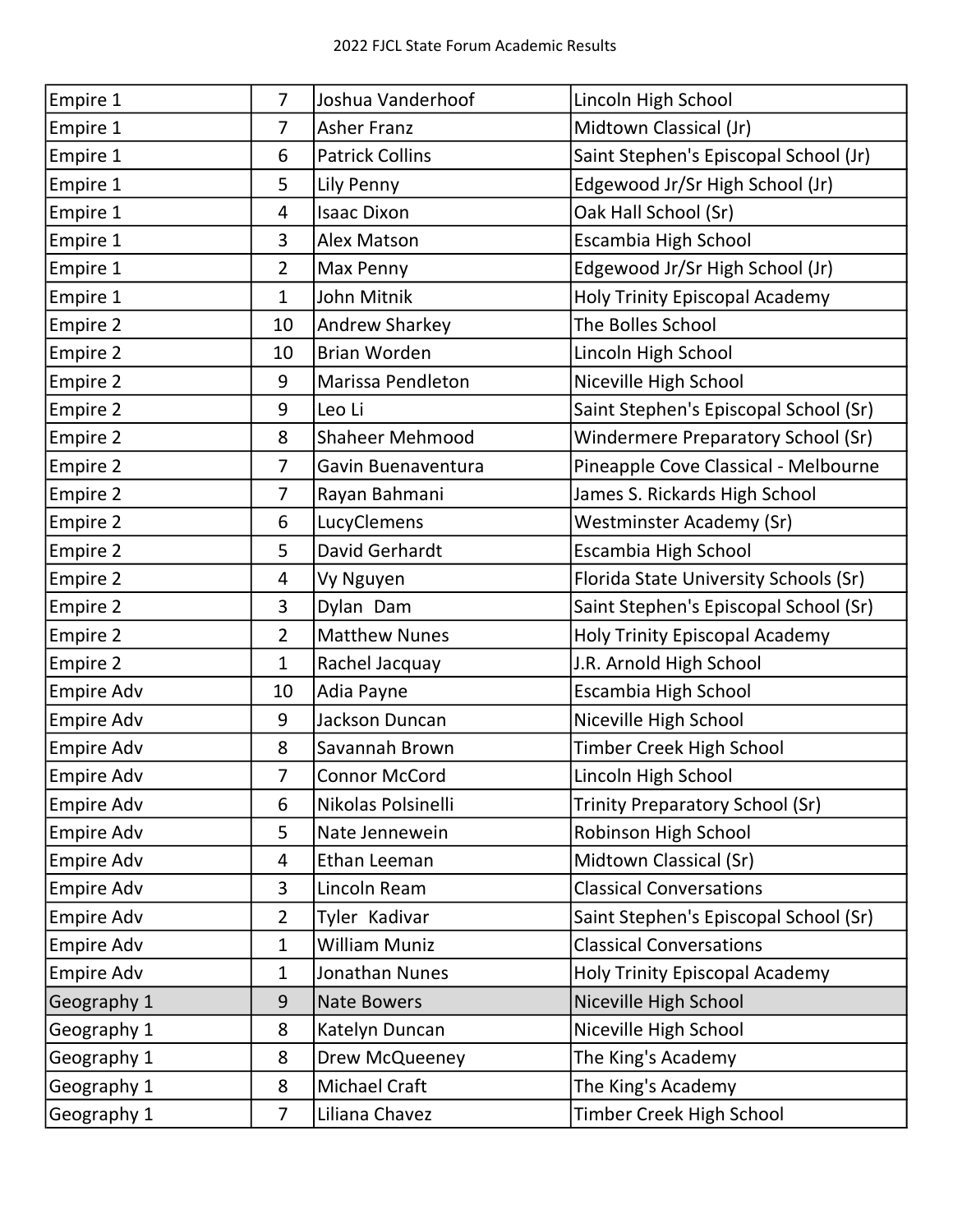| Geography 1   | 6              | TJ Matney                | Niceville High School                  |
|---------------|----------------|--------------------------|----------------------------------------|
| Geography 1   | 5              | Christopher Teufer       | Edgewood Jr/Sr High School (Jr)        |
| Geography 1   | 4              | <b>Travis Bergman</b>    | J.R. Arnold High School                |
| Geography 1   | 4              | Abdo Abouzeid            | Robinson High School                   |
| Geography 1   | 3              | Thomas Chisolm           | J.R. Arnold High School                |
| Geography 1   | $\overline{2}$ | Aaron Gordon             | Edgewood Jr/Sr High School (Jr)        |
| Geography 1   | $\mathbf{1}$   | Cal Johnson              | <b>Holy Trinity Episcopal Academy</b>  |
| Geography 2   | 10             | <b>Adeline Berte</b>     | Niceville High School                  |
| Geography 2   | 10             | Alex Nacchia             | Niceville High School                  |
| Geography 2   | 9              | <b>Thomas Duggar</b>     | Midtown Classical (Jr)                 |
| Geography 2   | 9              | <b>Shaheer Mehmood</b>   | Windermere Preparatory School (Sr)     |
| Geography 2   | 8              | Aditya Tallapragada      | James S. Rickards High School          |
| Geography 2   | $\overline{7}$ | Petra Croom              | Midtown Classical (Jr)                 |
| Geography 2   | $\overline{7}$ | <b>Vedant Mital</b>      | James S. Rickards High School          |
| Geography 2   | $\overline{7}$ | Ahn Le                   | Plant High School                      |
| Geography 2   | 6              | <b>Easton Steffen</b>    | Maclay School Sr                       |
| Geography 2   | 5              | Alizeh Irfan             | <b>Holy Trinity Episcopal Academy</b>  |
| Geography 2   | 5              | Carlos Guzman            | Windermere Preparatory School (Sr)     |
| Geography 2   | 4              | <b>River Danforth</b>    | J.R. Arnold High School                |
| Geography 2   | 3              | Sivi Ward                | Trinity Preparatory School (Sr)        |
| Geography 2   | $\overline{2}$ | Alexander Bowman         | Lincoln High School                    |
| Geography 2   | $\mathbf{1}$   | <b>Marshall Sechrist</b> | Escambia High School                   |
| Geography Adv | 10             | William Taylor           | Florida State University Schools (Sr)  |
| Geography Adv | 10             | <b>Matthew Page</b>      | Pineapple Cove Classical - Palm Bay    |
| Geography Adv | 9              | Joey Garcia              | West Shore Sr                          |
| Geography Adv | 8              | Lavinia Petrella         | Oak Hall School (Sr)                   |
| Geography Adv | 7              | Laura Erk                | Niceville High School                  |
| Geography Adv | 6              | <b>Miles Gillespie</b>   | <b>Classical Conversations</b>         |
| Geography Adv | 5              | <b>Finn Grant</b>        | Lincoln High School                    |
| Geography Adv | 5              | Nirmay Bhanderi          | Maclay School Sr                       |
| Geography Adv | 4              | <b>Walker Wilson</b>     | Tampa Preparatory School Sr            |
| Geography Adv | 3              | Caroline Cox             | Midtown Classical (Sr)                 |
| Geography Adv | $\overline{2}$ | Thomas Day               | <b>Holy Trinity Episcopal Academy</b>  |
| Geography Adv | $\mathbf{1}$   | Spencer Fuhr             | Oak Hall School (Sr)                   |
| Grammar 1/2   | $\overline{3}$ | <b>Walt Stephens</b>     | St. John's Episcopal Parish Day School |
| Grammar 1/2   | $\overline{2}$ | Kyra Davis               | Pineapple Cove Classical - Melbourne   |
| Grammar 1/2   | $\mathbf{1}$   | Ashwin Anand             | Trinity Preparatory School (Jr)        |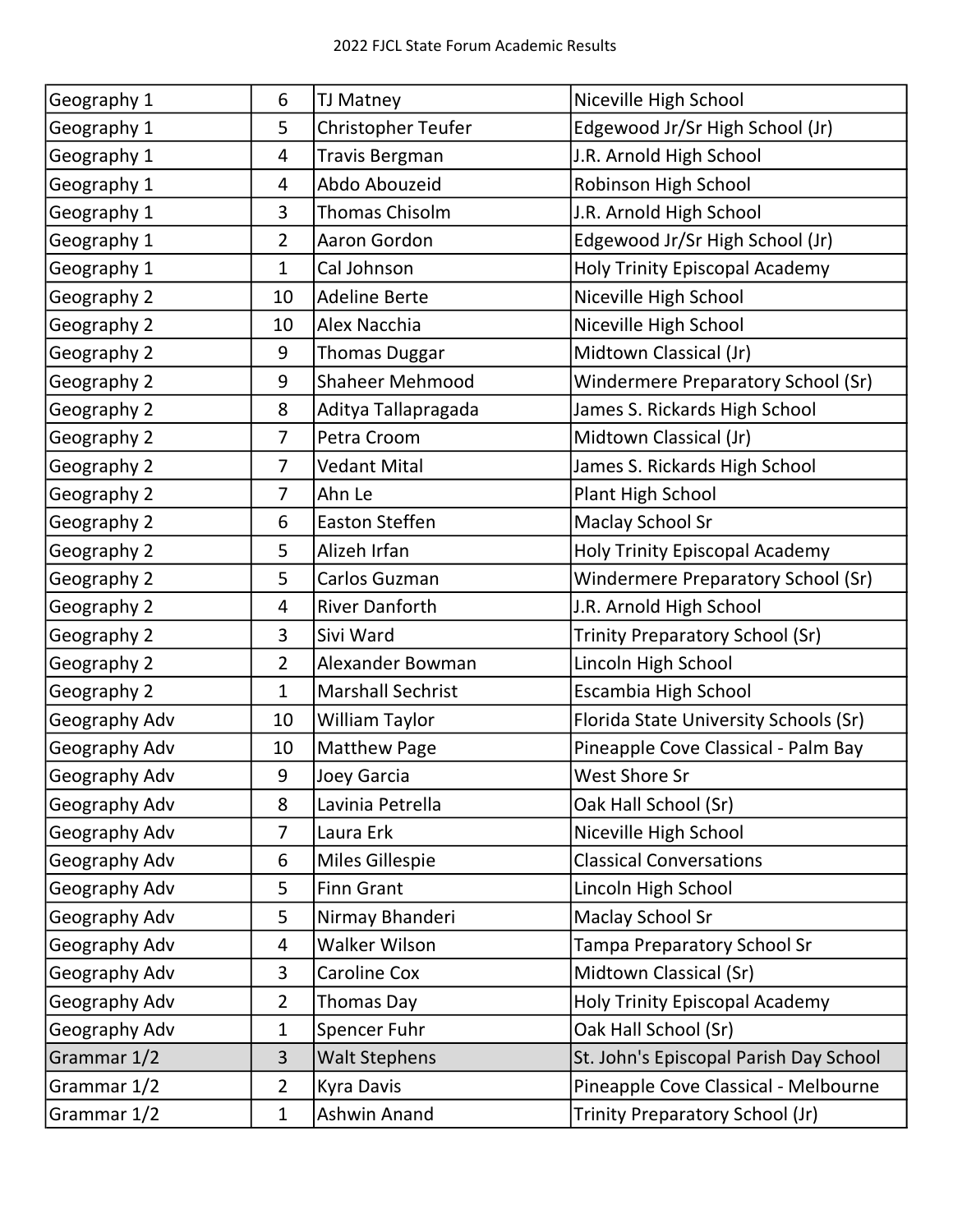| Grammar 1                  | 10             | Jordan Mathews        | Oak Hall School (Jr)                    |
|----------------------------|----------------|-----------------------|-----------------------------------------|
| Grammar 1                  | 9              | <b>Obediah Darty</b>  | The Classical Academy of Sarasota Sr    |
| Grammar 1                  | 9              | Ava Hardy             | Midtown Classical (Jr)                  |
| Grammar 1                  | 9              | <b>Taylor White</b>   | Oak Hall School (Jr)                    |
| Grammar 1                  | 8              | Kaley Mastrianno      | Escambia High School                    |
| Grammar 1                  | $\overline{7}$ | Esme Homenchuk        | The Classical Academy of Sarasota Sr    |
| Grammar 1                  | 6              | Leah Song             | <b>Maclay School Sr</b>                 |
| Grammar 1                  | 6              | Hussain Lalani        | Saint Stephen's Episcopal School (Jr)   |
| Grammar 1                  | 5              | Sarah Moody           | St. John's Classical Academy            |
| Grammar 1                  | $\overline{4}$ | Lucas Ruan            | St. John's Episcopal Parish Day School  |
| Grammar 1                  | 3              | <b>Reid Roberts</b>   | Christ Classical Academy(Jr)            |
| Grammar 1                  | $\overline{2}$ | Olivia Durgin         | <b>Holy Trinity Episcopal Academy</b>   |
| Grammar 1                  | $\mathbf{1}$   | Jonathan Green        | Midtown Classical (Jr)                  |
| Grammar 2                  | 9              | Kylie Maddux          | St. Francis Catholic Academy            |
| Grammar 2                  | 8              | <b>Manny Nunez</b>    | Niceville High School                   |
| Grammar 2                  | $\overline{7}$ | Dominic Deligato      | West Shore Jr                           |
| Grammar 2                  | 6              | Fay Zhao              | Trinity Preparatory School (Sr)         |
| Grammar 2                  | 5              | Katherine Hammond     | Edgewood Jr/Sr High School (Sr)         |
| Grammar 2                  | 5              | <b>Miron Mamedov</b>  | Pineapple Cove Classical - Palm Bay     |
| Grammar 2                  | $\overline{4}$ | <b>AC Hutton</b>      | Plant High School                       |
| Grammar 2                  | 3              | Ransom Limber         | Member At Large                         |
| Grammar 2                  | $\overline{2}$ | Rohan Jain            | <b>Holy Trinity Episcopal Academy</b>   |
| Grammar 2                  | $\mathbf{1}$   | Louis Dearman         | <b>Maclay School Sr</b>                 |
| Grammar Adv                | 9              | Lilly Telfer          | Leon High School                        |
| Grammar Adv                | 8              | Philip Baptist        | West Shore Sr                           |
| Grammar Adv                | $\overline{7}$ | <b>Nicole Oaks</b>    | Plant High School                       |
| Grammar Adv                | 6              | <b>Charles White</b>  | Member At Large                         |
| Grammar Adv                | 5              | Isabella Adams        | <b>Berkeley Preparatory School (Sr)</b> |
| Grammar Adv                | 4              | <b>Clark Mitchell</b> | <b>Maclay School Sr</b>                 |
| Grammar Adv                | 4              | <b>Collin Roberts</b> | <b>Maclay School Sr</b>                 |
| Grammar Adv                | 3              | Aaron Xiong           | Berkeley Preparatory School (Sr)        |
| Grammar Adv                | $\overline{2}$ | <b>Charles Poe</b>    | Berkeley Preparatory School (Sr)        |
| Grammar Adv                | $\mathbf{1}$   | Fefe Montalvo         | <b>Holy Trinity Episcopal Academy</b>   |
| <b>Greek Derivatives 1</b> | 10             | <b>Ramon Isales</b>   | Pineapple Cove Classical - Palm Bay     |
| <b>Greek Derivatives 1</b> | 6              | Diane McCord          | Lincoln High School                     |
| <b>Greek Derivatives 1</b> | 5              | Julianna Averett      | Lincoln High School                     |
| <b>Greek Derivatives 1</b> | 4              | Emma Carbee           | Edgewood Jr/Sr High School (Sr)         |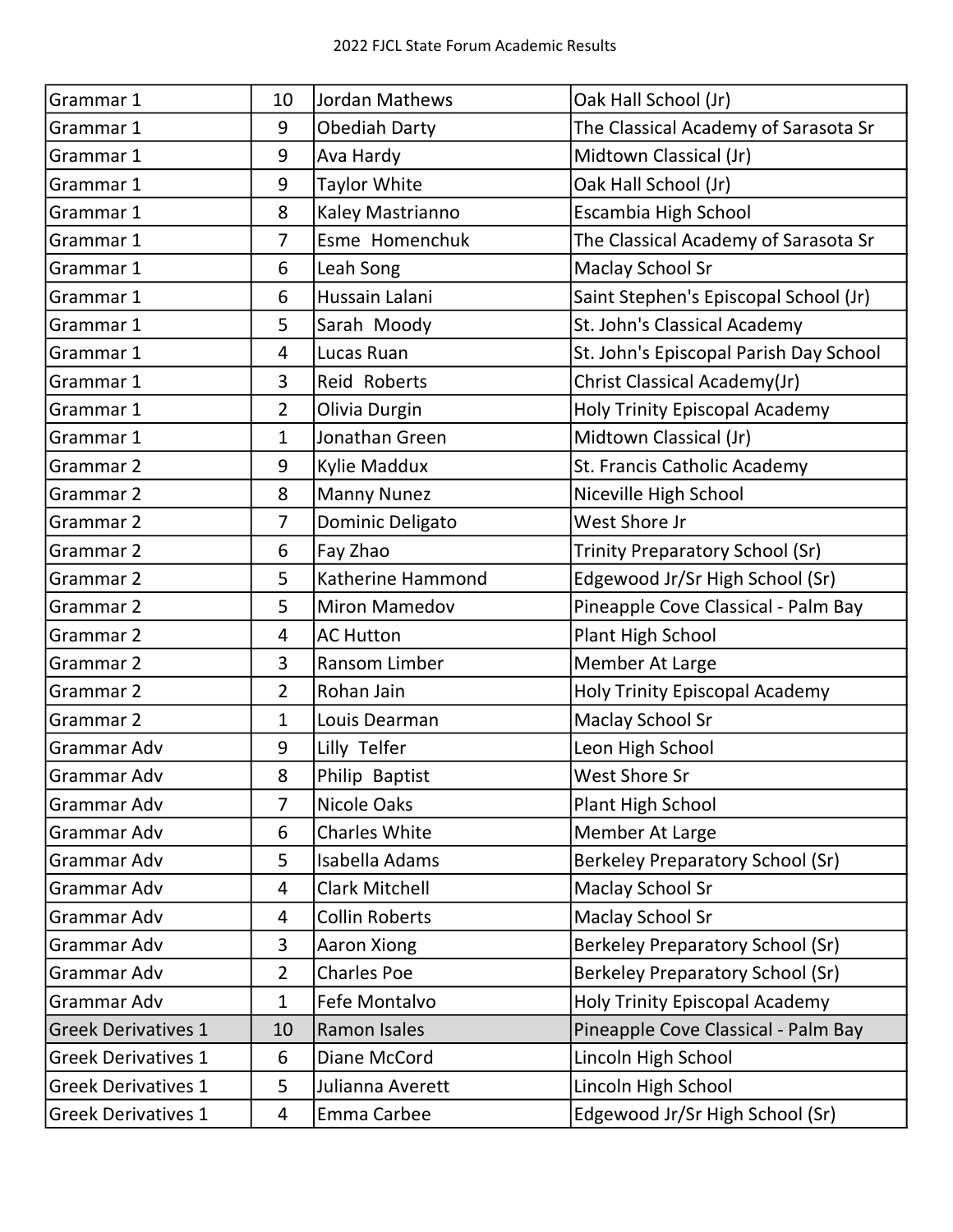| <b>Greek Derivatives 1</b>   | 3              | <b>Isabel Alonso</b>    | Robinson High School                  |
|------------------------------|----------------|-------------------------|---------------------------------------|
| <b>Greek Derivatives 1</b>   | $\overline{2}$ | Ben Spinnenweber        | <b>Maclay School Sr</b>               |
| <b>Greek Derivatives 1</b>   | $\overline{2}$ | <b>TJ Matney</b>        | Niceville High School                 |
| <b>Greek Derivatives 1</b>   | $\mathbf{1}$   | <b>Reese Paul</b>       | Robinson High School                  |
| <b>Greek Derivatives 1</b>   | $\mathbf{1}$   | Nicole Diaz             | <b>Timber Creek High School</b>       |
| <b>Greek Derivatives 1</b>   | $\mathbf{1}$   | <b>Christos Zoidis</b>  | Oak Hall School (Sr)                  |
| <b>Greek Derivatives 2</b>   | $\overline{7}$ | <b>Taylor Bryan</b>     | Niceville High School                 |
| <b>Greek Derivatives 2</b>   | $\overline{7}$ | Sallee Rosen            | Trinity Preparatory School (Sr)       |
| <b>Greek Derivatives 2</b>   | 6              | Cannon Wright           | Niceville High School                 |
| <b>Greek Derivatives 2</b>   | 5              | Mackenzie Wolfe         | Escambia High School                  |
| <b>Greek Derivatives 2</b>   | 4              | Meredith Waterman       | Florida State University Schools (Sr) |
| <b>Greek Derivatives 2</b>   | 3              | Delilah Cooper          | Pineapple Cove Classical - Melbourne  |
| <b>Greek Derivatives 2</b>   | $\overline{2}$ | Olivia Brangaccio       | Lincoln High School                   |
| <b>Greek Derivatives 2</b>   | $\mathbf{1}$   | Sarah Park              | The Bolles School                     |
| <b>Greek Derivatives Adv</b> | 10             | <b>Ashley Casciotti</b> | Florida State University Schools (Sr) |
| <b>Greek Derivatives Adv</b> | 9              | Sophia Krizner          | <b>Maclay School Sr</b>               |
| <b>Greek Derivatives Adv</b> | 9              | Sage Petrie             | Timber Creek High School              |
| <b>Greek Derivatives Adv</b> | 8              | Aubrey Tangen           | Florida State University Schools (Sr) |
| <b>Greek Derivatives Adv</b> | 8              | Michael Thomas          | Saint Stephen's Episcopal School (Sr) |
| <b>Greek Derivatives Adv</b> | 7              | Evangeline Limber       | Member At Large                       |
| <b>Greek Derivatives Adv</b> | 6              | <b>Mercy Crapps</b>     | <b>Maclay School Sr</b>               |
| <b>Greek Derivatives Adv</b> | 5              | Danica Muroff           | Berkeley Preparatory School (Sr)      |
| <b>Greek Derivatives Adv</b> | 4              | Anna-Marie Bailey       | J.R. Arnold High School               |
| <b>Greek Derivatives Adv</b> | 4              | Naomi Sullins           | Robinson High School                  |
| Greek Derivatives Adv        | 3              | Kelly Berkowitz         | Edgewood Jr/Sr High School (Sr)       |
| <b>Greek Derivatives Adv</b> | $\overline{2}$ | Reha Patel              | Holy Trinity Episcopal Academy        |
| <b>Greek Derivatives Adv</b> | 1              | Sarah Gerrity           | <b>Holy Trinity Episcopal Academy</b> |
| Greek Lit 1                  | 3              | Melanie Serrano         | Florida State University Schools (Sr) |
| Greek Lit 1                  | $\overline{2}$ | Michael Craft           | The King's Academy                    |
| Greek Lit 1                  | 1              | Brian Hardy             | Escambia High School                  |
| <b>Greek Lit 2</b>           | 5              | Cole Riggs              | Robinson High School                  |
| <b>Greek Lit 2</b>           | 4              | <b>Adeline Berte</b>    | Niceville High School                 |
| <b>Greek Lit 2</b>           | 4              | Ronald Gurney           | Niceville High School                 |
| Greek Lit 2                  | 3              | Evie Romano             | <b>Maclay School Sr</b>               |
| Greek Lit 2                  | $\overline{2}$ | <b>Ryan Cummings</b>    | Escambia High School                  |
| Greek Lit 2                  | $\mathbf 1$    | <b>Elle Canlas</b>      | Holy Trinity Episcopal Academy        |
| Greek Lit Adv                | 9              | Isabel McDaniel         | <b>Maclay School Sr</b>               |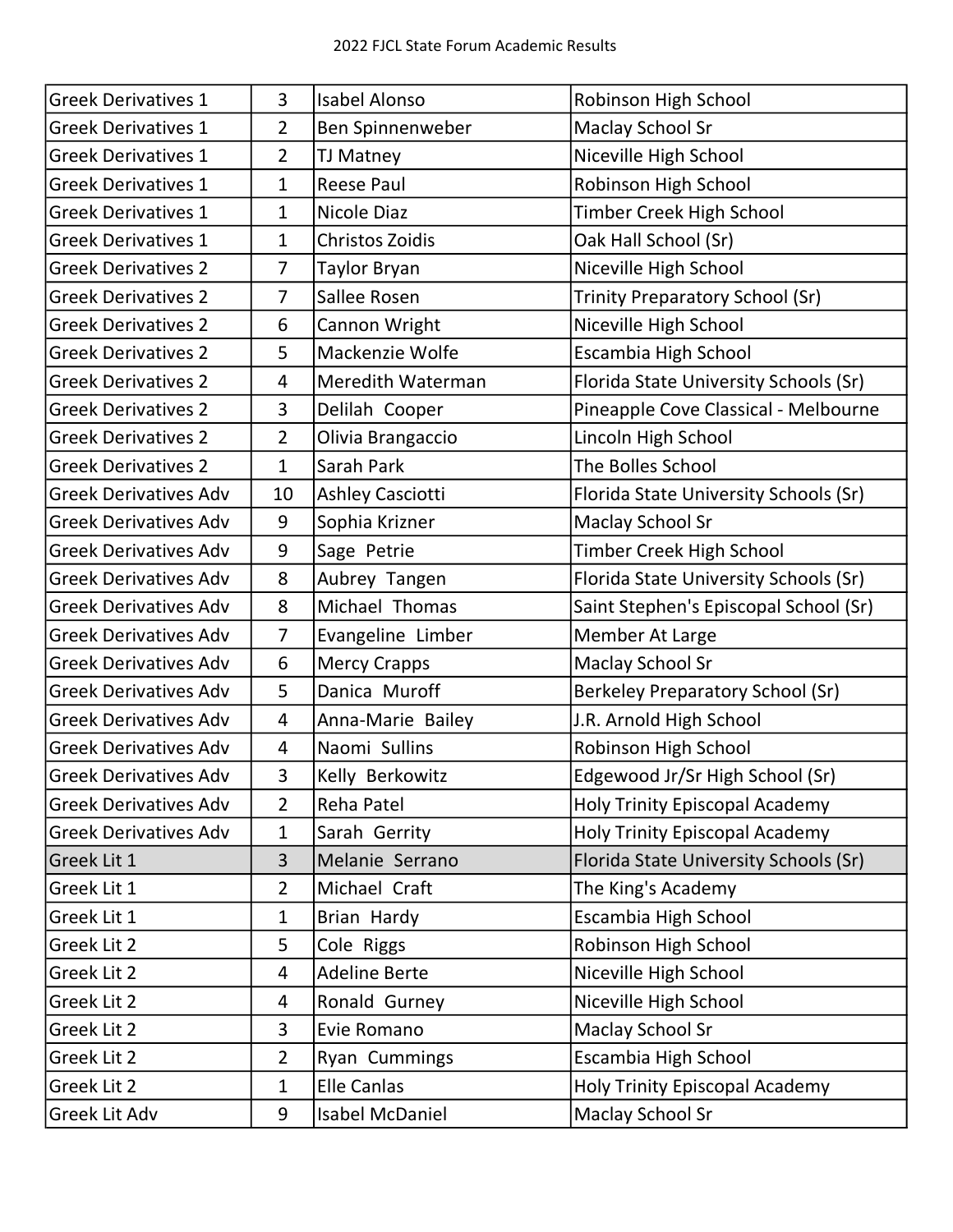| <b>Greek Lit Adv</b> | 9              | Sarah Stein              | Saint Stephen's Episcopal School (Sr)   |
|----------------------|----------------|--------------------------|-----------------------------------------|
| Greek Lit Adv        | 9              | Yogi Patel               | <b>West Shore Sr</b>                    |
| Greek Lit Adv        | 8              | Taylor Mosely            | Plant High School                       |
| <b>Greek Lit Adv</b> | 7              | Rhianna Williamson       | Robinson High School                    |
| Greek Lit Adv        | 6              | Raine Clark              | Edgewood Jr/Sr High School (Sr)         |
| <b>Greek Lit Adv</b> | 5              | Wendy Lew                | <b>Berkeley Preparatory School (Sr)</b> |
| <b>Greek Lit Adv</b> | 5              | Casey Kemp               | Robinson High School                    |
| <b>Greek Lit Adv</b> | 4              | Eli Mears                | <b>Maclay School Sr</b>                 |
| <b>Greek Lit Adv</b> | 4              | Jack Cathell             | Niceville High School                   |
| <b>Greek Lit Adv</b> | 3              | Charlotte Paolini        | Escambia High School                    |
| <b>Greek Lit Adv</b> | $\overline{2}$ | Milli Patel              | <b>Holy Trinity Episcopal Academy</b>   |
| <b>Greek Lit Adv</b> | $\mathbf{1}$   | Jackson Riggs            | Holy Trinity Episcopal Academy          |
| Hellenic 1           | $\overline{4}$ | <b>Morgan Conn</b>       | <b>Maclay School Sr</b>                 |
| Hellenic 1           | 3              | Tiki Keats               | Robinson High School                    |
| Hellenic 1           | $\overline{2}$ | Brian Hardy              | Escambia High School                    |
| Hellenic 1           | $\mathbf 1$    | Skylarr Adair            | J.R. Arnold High School                 |
| Hellenic 2           | 8              | Kira Tuper               | Niceville High School                   |
| Hellenic 2           | $\overline{7}$ | Ronald Gurney            | Niceville High School                   |
| Hellenic 2           | 6              | Kayla Guilford           | Escambia High School                    |
| Hellenic 2           | 5              | Penelope Habitzreuther   | Robinson High School                    |
| Hellenic 2           | 4              | Benjamin Guzzle          | Tampa Preparatory School Sr             |
| Hellenic 2           | 3              | <b>Isaac Kang</b>        | Member At Large                         |
| Hellenic 2           | $\overline{2}$ | <b>Matthew Restrepo</b>  | J.R. Arnold High School                 |
| Hellenic 2           | $\mathbf{1}$   | Rachel McFatter          | J.R. Arnold High School                 |
| Hellenic Adv         | 10             | Malcolm Cauley           | <b>Classical Conversations</b>          |
| <b>Hellenic Adv</b>  | 9              | <b>Indira Evans</b>      | Lincoln High School                     |
| <b>Hellenic Adv</b>  | 9              | Alessandra Hollyfield    | Robinson High School                    |
| <b>Hellenic Adv</b>  | 9              | Blake Foley              | The King's Academy                      |
| Hellenic Adv         | 9              | Pavitra Chall            | Windermere Preparatory School (Sr)      |
| <b>Hellenic Adv</b>  | 8              | Tonuka Sultan            | Windermere Preparatory School (Sr)      |
| Hellenic Adv         | 7              | Michelle Yanez           | Windermere Preparatory School (Sr)      |
| <b>Hellenic Adv</b>  | 6              | Brandon Berkowitz        | Edgewood Jr/Sr High School (Sr)         |
| Hellenic Adv         | 6              | Noah Reid                | Member At Large                         |
| <b>Hellenic Adv</b>  | 5              | <b>Jack Cathell</b>      | Niceville High School                   |
| <b>Hellenic Adv</b>  | 5              | Margherita Oca           | Plant High School                       |
| <b>Hellenic Adv</b>  | 4              | <b>Eli Mears</b>         | <b>Maclay School Sr</b>                 |
| <b>Hellenic Adv</b>  | 3              | Ronnie Fernandez-Ramnath | <b>Holy Trinity Episcopal Academy</b>   |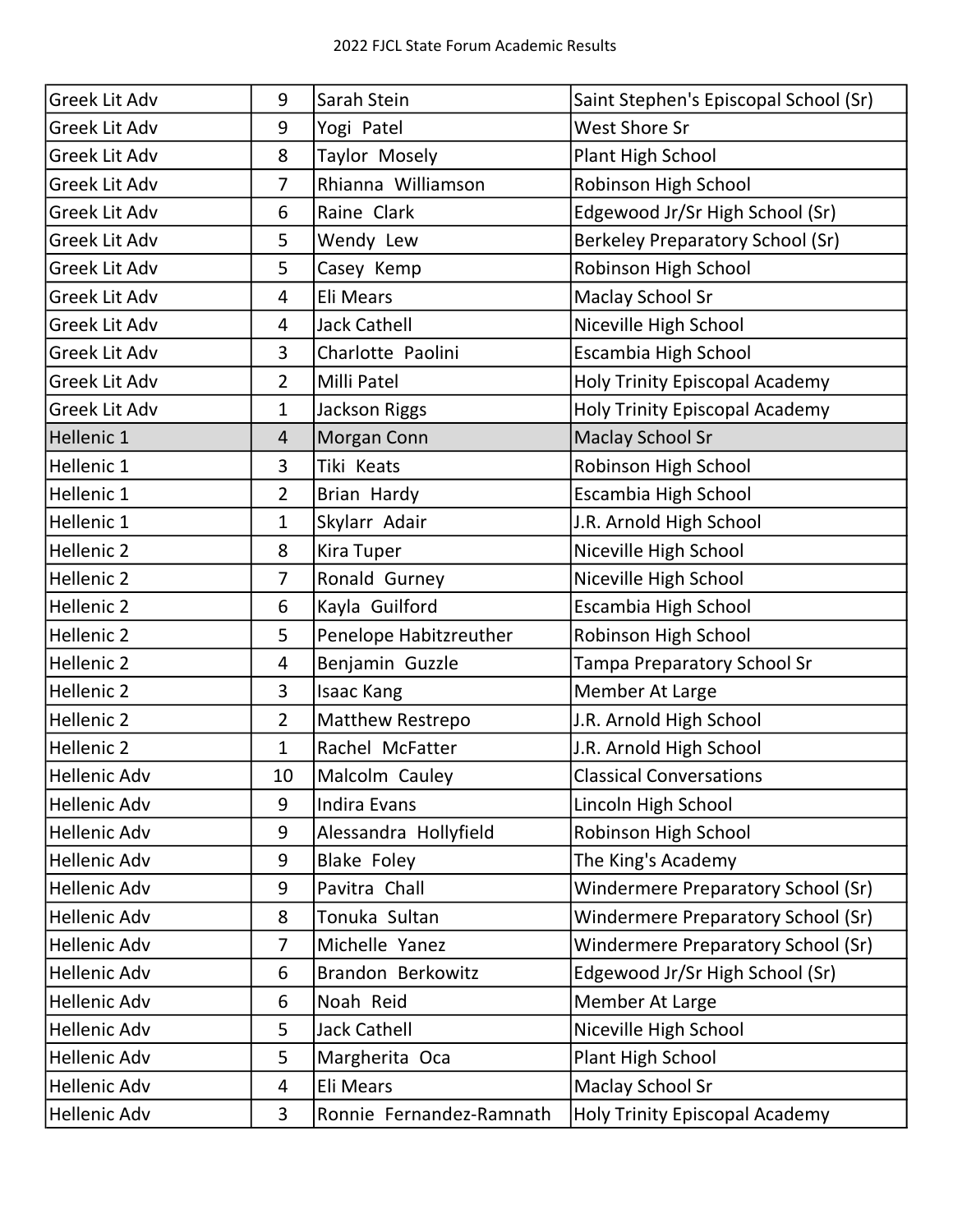| <b>Hellenic Adv</b>   | $\overline{3}$ | Madison Clark       | J.R. Arnold High School                 |
|-----------------------|----------------|---------------------|-----------------------------------------|
| <b>Hellenic Adv</b>   | $\overline{2}$ | Jack Baptist        | <b>West Shore Sr</b>                    |
| <b>Hellenic Adv</b>   | $\mathbf{1}$   | Tancred Mancini     | Edgewood Jr/Sr High School (Sr)         |
| Heptathlon 2          | 4              | Emma-Kate Disch     | Niceville High School                   |
| Heptathlon 2          | 3              | <b>Roger Nemeth</b> | <b>Classical Conversations</b>          |
| Heptathlon 2          | 3              | Elle McCall         | J.R. Arnold High School                 |
| Heptathlon 2          | 3              | Gavin Buenaventura  | Pineapple Cove Classical - Melbourne    |
| Heptathlon 2          | $\overline{2}$ | Cannon Wright       | Niceville High School                   |
| Heptathlon 2          | $\mathbf{1}$   | Theo Frano          | Saint Stephen's Episcopal School (Sr)   |
| <b>Heptathlon Adv</b> | 10             | Ava Specht          | Escambia High School                    |
| <b>Heptathlon Adv</b> | 9              | Eva Chong           | <b>Trinity Preparatory School (Sr)</b>  |
| <b>Heptathlon Adv</b> | 9              | Philip Baptist      | <b>West Shore Sr</b>                    |
| <b>Heptathlon Adv</b> | 9              | Joey Garcia         | <b>West Shore Sr</b>                    |
| <b>Heptathlon Adv</b> | 8              | Wisper Reynolds     | Edgewood Jr/Sr High School (Sr)         |
| <b>Heptathlon Adv</b> | $\overline{7}$ | Hannah Flitman      | Berkeley Preparatory School (Sr)        |
| <b>Heptathlon Adv</b> | 7              | Dustin Hall         | Pineapple Cove Classical - Palm Bay     |
| <b>Heptathlon Adv</b> | 6              | Jack Baptist        | <b>West Shore Sr</b>                    |
| <b>Heptathlon Adv</b> | 5              | Lindsey Zhuang      | <b>Trinity Preparatory School (Sr)</b>  |
| <b>Heptathlon Adv</b> | 4              | Sayers Grooms       | Oak Hall School (Sr)                    |
| <b>Heptathlon Adv</b> | 3              | Caroline Cox        | Midtown Classical (Sr)                  |
| <b>Heptathlon Adv</b> | $\overline{2}$ | Charles White       | Member At Large                         |
| <b>Heptathlon Adv</b> | 1              | Robert Muniz        | <b>Classical Conversations</b>          |
| Latin Literature 1    | 4              | Alex Matson         | Escambia High School                    |
| Latin Literature 1    | 4              | Maya Rollins        | St. John's Episcopal Parish Day School  |
| Latin Literature 1    | 3              | Claire Migliaccio   | Oak Hall School (Jr)                    |
| Latin Literature 1    | $\overline{2}$ | Sienna Lies         | West Shore Jr                           |
| Latin Literature 1    | $\mathbf{1}$   | Casey Nguyen        | Holy Trinity Episcopal Academy          |
| Latin Literature 2    | 4              | Michael Swanson     | Niceville High School                   |
| Latin Literature 2    | 3              | Evie Romano         | Maclay School Sr                        |
| Latin Literature 2    | 3              | Easton Steffen      | Maclay School Sr                        |
| Latin Literature 2    | $\overline{2}$ | Harlan Cayson       | Escambia High School                    |
| Latin Literature 2    | $\mathbf{1}$   | Madelyn Hassey      | <b>Holy Trinity Episcopal Academy</b>   |
| Latin Literature Adv  | 9              | Wendy Lew           | <b>Berkeley Preparatory School (Sr)</b> |
| Latin Literature Adv  | 9              | <b>Holland Poe</b>  | <b>Berkeley Preparatory School (Sr)</b> |
| Latin Literature Adv  | 9              | <b>Tucker Sharp</b> | The Bolles School                       |
| Latin Literature Adv  | 8              | Cadel Finn          | Florida State University Schools (Sr)   |
| Latin Literature Adv  | 8              | <b>Blake Foley</b>  | The King's Academy                      |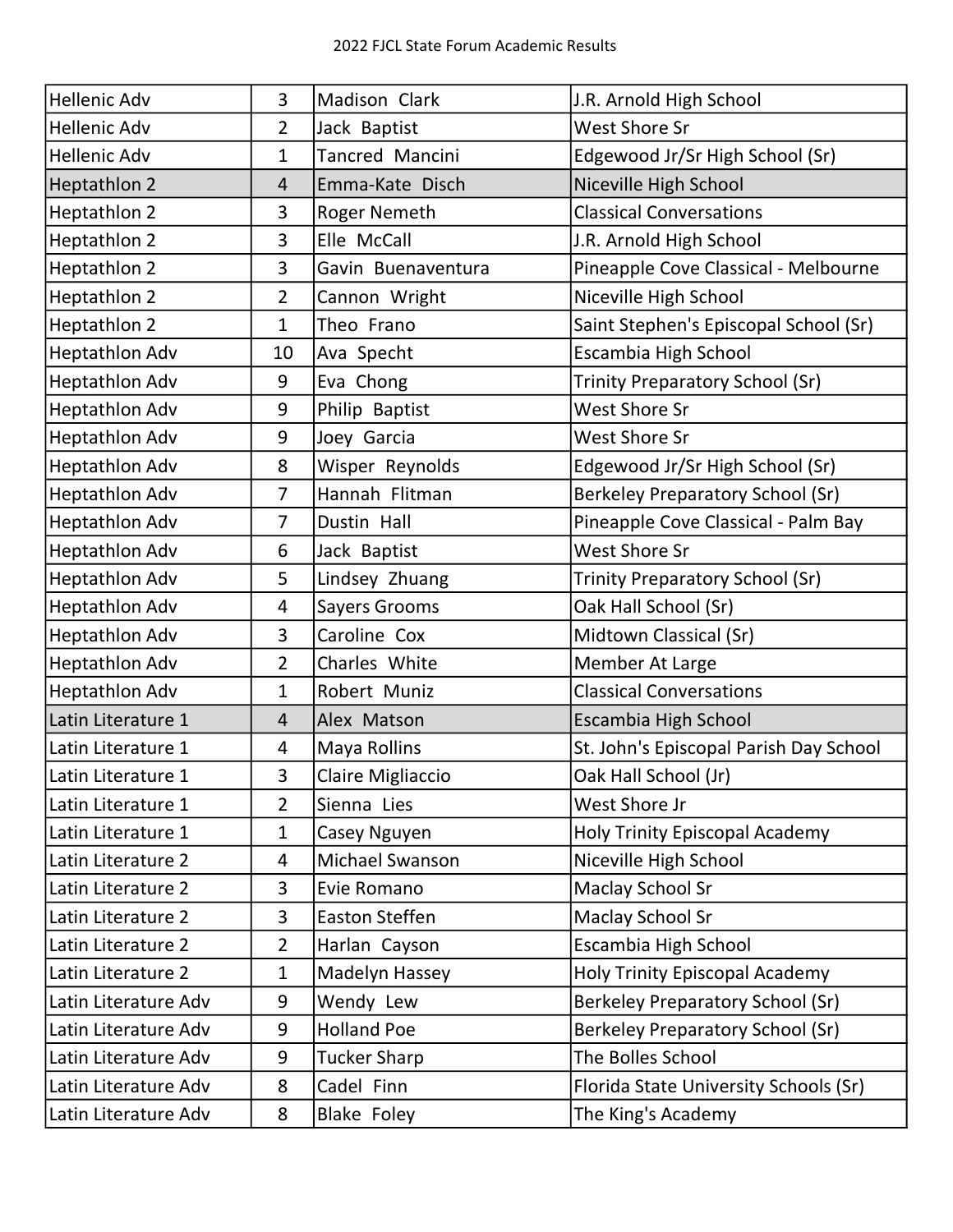| Latin Literature Adv | $\overline{7}$ | Anushka Raviprasad     | <b>Trinity Preparatory School (Sr)</b> |
|----------------------|----------------|------------------------|----------------------------------------|
| Latin Literature Adv | $\overline{7}$ | Dakota Marosi          | Windermere Preparatory School (Sr)     |
| Latin Literature Adv | 6              | <b>Audrey McGrath</b>  | Lincoln High School                    |
| Latin Literature Adv | 5              | Sannidhi Kolukula      | Oak Hall School (Sr)                   |
| Latin Literature Adv | 4              | Ava Specht             | Escambia High School                   |
| Latin Literature Adv | 3              | Robert Muniz           | <b>Classical Conversations</b>         |
| Latin Literature Adv | $\overline{2}$ | Victoria Lee           | <b>Holy Trinity Episcopal Academy</b>  |
| Latin Literature Adv | $\mathbf{1}$   | Katherine Cox          | Midtown Classical (Sr)                 |
| Mottoes 1/2          | 8              | Sara Perez             | Academy of the Holy Names (Jr)         |
| Mottoes 1/2          | $\overline{7}$ | David Dieffenthaler    | St. John's Episcopal Parish Day School |
| Mottoes 1/2          | 6              | Cara Clulow            | Saint Stephen's Episcopal School (Jr)  |
| Mottoes 1/2          | 5              | Luke Ribeiro           | Saint Stephen's Episcopal School (Jr)  |
| Mottoes 1/2          | 4              | Jonah Stahl            | Oak Hall School (Jr)                   |
| Mottoes 1/2          | 3              | Julia McCue            | St. John's Classical Academy           |
| Mottoes 1/2          | $\overline{2}$ | Aerin Aseltyne         | Oak Hall School (Jr)                   |
| Mottoes 1/2          | $\mathbf{1}$   | Danielle Weathers      | Saint Stephen's Episcopal School (Jr)  |
| Mottoes 1            | 10             | Jackson O'Steen        | Holy Comforter Episcopal School        |
| Mottoes 1            | 9              | Camden Philley         | <b>Classical Conversations</b>         |
| Mottoes 1            | 8              | Tas Kerr               | Edgewood Jr/Sr High School (Jr)        |
| Mottoes 1            | 8              | <b>Giselle Birriel</b> | Florida State University Schools (Sr)  |
| Mottoes 1            | 8              | Nicole Dixon           | Lincoln High School                    |
| Mottoes 1            | 8              | Sadie Knowlton         | Lincoln High School                    |
| Mottoes 1            | $\overline{7}$ | Emma Hammett           | Christ Classical Academy(Jr)           |
| Mottoes 1            | 6              | <b>Josie Pickens</b>   | Oak Hall School (Jr)                   |
| Mottoes 1            | 5              | Maren Addison          | St. John's Episcopal Parish Day School |
| Mottoes 1            | 4              | Laurel Gurley          | Oak Hall School (Jr)                   |
| Mottoes 1            | 4              | Isabelle Watson        | Oak Hall School (Sr)                   |
| Mottoes 1            | 3              | <b>Ellis Howard</b>    | Holy Comforter Episcopal School        |
| Mottoes 1            | $\overline{2}$ | Tehila Okonoboh        | Oak Hall School (Jr)                   |
| Mottoes 1            | $\mathbf{1}$   | Caleb Adsit            | Holy Trinity Episcopal Academy         |
| Mottoes 1            | $\mathbf{1}$   | Jasmine Gonzales       | J.R. Arnold High School                |
| Mottoes 1            | $\mathbf{1}$   | Kyra Alston            | Trinity Preparatory School (Sr)        |
| Mottoes 2            | 8              | Will Kinnon            | <b>Classical Conversations</b>         |
| Mottoes 2            | 8              | Owen Kyle              | Member At Large                        |
| Mottoes 2            | $\overline{7}$ | Manny Nunez            | Niceville High School                  |
| Mottoes 2            | 6              | Sarah Park             | The Bolles School                      |
| Mottoes 2            | 6              | Sophia Butell          | Plant High School                      |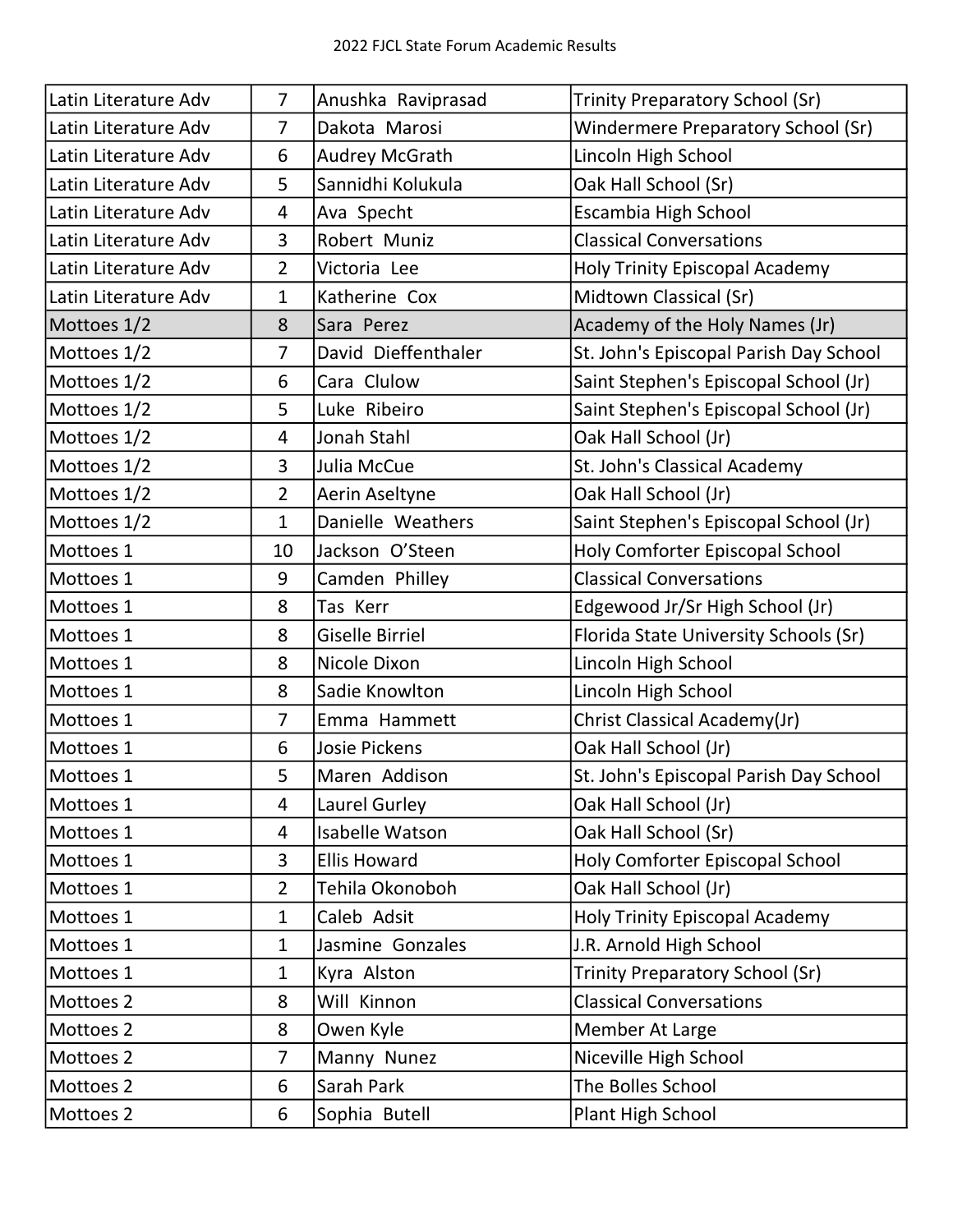| Mottoes 2          | 6              | Hannah Wang            | Trinity Preparatory School (Sr)       |
|--------------------|----------------|------------------------|---------------------------------------|
| Mottoes 2          | 5              | Lily Compton           | Timber Creek High School              |
| Mottoes 2          | 4              | Lana Leonard           | Escambia High School                  |
| Mottoes 2          | 3              | Tarver Loyed           | J.R. Arnold High School               |
| Mottoes 2          | 3              | Lindsey Fuhr           | Oak Hall School (Sr)                  |
| Mottoes 2          | $\overline{2}$ | Logan Ferris           | Oak Hall School (Sr)                  |
| Mottoes 2          | $\mathbf{1}$   | Vy Nguyen              | Florida State University Schools (Sr) |
| Mottoes Adv        | 10             | Parker Beale           | Saint Stephen's Episcopal School (Sr) |
| Mottoes Adv        | 9              | Adia Payne             | Escambia High School                  |
| Mottoes Adv        | 9              | Caleb Nespoli          | Niceville High School                 |
| Mottoes Adv        | 9              | <b>Kate Pickens</b>    | Oak Hall School (Sr)                  |
| Mottoes Adv        | 8              | Vanessa Arias          | Saint Stephen's Episcopal School (Sr) |
| Mottoes Adv        | $\overline{7}$ | Maya Brangaccio        | Lincoln High School                   |
| Mottoes Adv        | $\overline{7}$ | Cole Daigle            | Lincoln High School                   |
| <b>Mottoes Adv</b> | $\overline{7}$ | Camille Peterman       | Lincoln High School                   |
| Mottoes Adv        | 6              | Nate Jennewein         | Robinson High School                  |
| Mottoes Adv        | 5              | Miles Gillespie        | <b>Classical Conversations</b>        |
| Mottoes Adv        | 5              | Victoria Nelson        | <b>Holy Trinity Episcopal Academy</b> |
| Mottoes Adv        | 5              | Evangeline Limber      | Member At Large                       |
| Mottoes Adv        | 4              | Delaney English        | Berkeley Preparatory School (Sr)      |
| <b>Mottoes Adv</b> | 4              | Cameron Gratz          | The Bolles School                     |
| <b>Mottoes Adv</b> | 4              | Abby Radel             | The Bolles School                     |
| <b>Mottoes Adv</b> | 4              | Anushka Raviprasad     | Trinity Preparatory School (Sr)       |
| <b>Mottoes Adv</b> | 3              | Radhik Wickramasinghe  | Berkeley Preparatory School (Sr)      |
| Mottoes Adv        | 3              | Sinclair Franz         | Midtown Classical (Sr)                |
| <b>Mottoes Adv</b> | 3              | Andrew Edwards         | Plant High School                     |
| Mottoes Adv        | $\overline{2}$ | AseyeShika Nukunya     | <b>Cornerstone Academy Sr</b>         |
| Mottoes Adv        | $\overline{2}$ | Alexis Johnson         | J.R. Arnold High School               |
| Mottoes Adv        | $\overline{2}$ | <b>Sydney Miller</b>   | Oak Hall School (Sr)                  |
| <b>Mottoes Adv</b> | $\mathbf{1}$   | Gregory Willis         | Berkeley Preparatory School (Sr)      |
| Mottoes Adv        | $\mathbf{1}$   | Abbie Shepard          | Edgewood Jr/Sr High School (Sr)       |
| Myth $1/2$         | 10             | Christian Garaffa-Cole | Academy of the Holy Names (Jr)        |
| Myth $1/2$         | 10             | Cara Clulow            | Saint Stephen's Episcopal School (Jr) |
| Myth $1/2$         | 9              | Chloe Saldin           | Academy of the Holy Names (Jr)        |
| Myth $1/2$         | 9              | Hunter Lewis           | Trinity Preparatory School (Jr)       |
| Myth $1/2$         | 8              | Landon Huber           | Christ Classical Academy(Jr)          |
| Myth 1/2           | $\overline{7}$ | Jonah Stahl            | Oak Hall School (Jr)                  |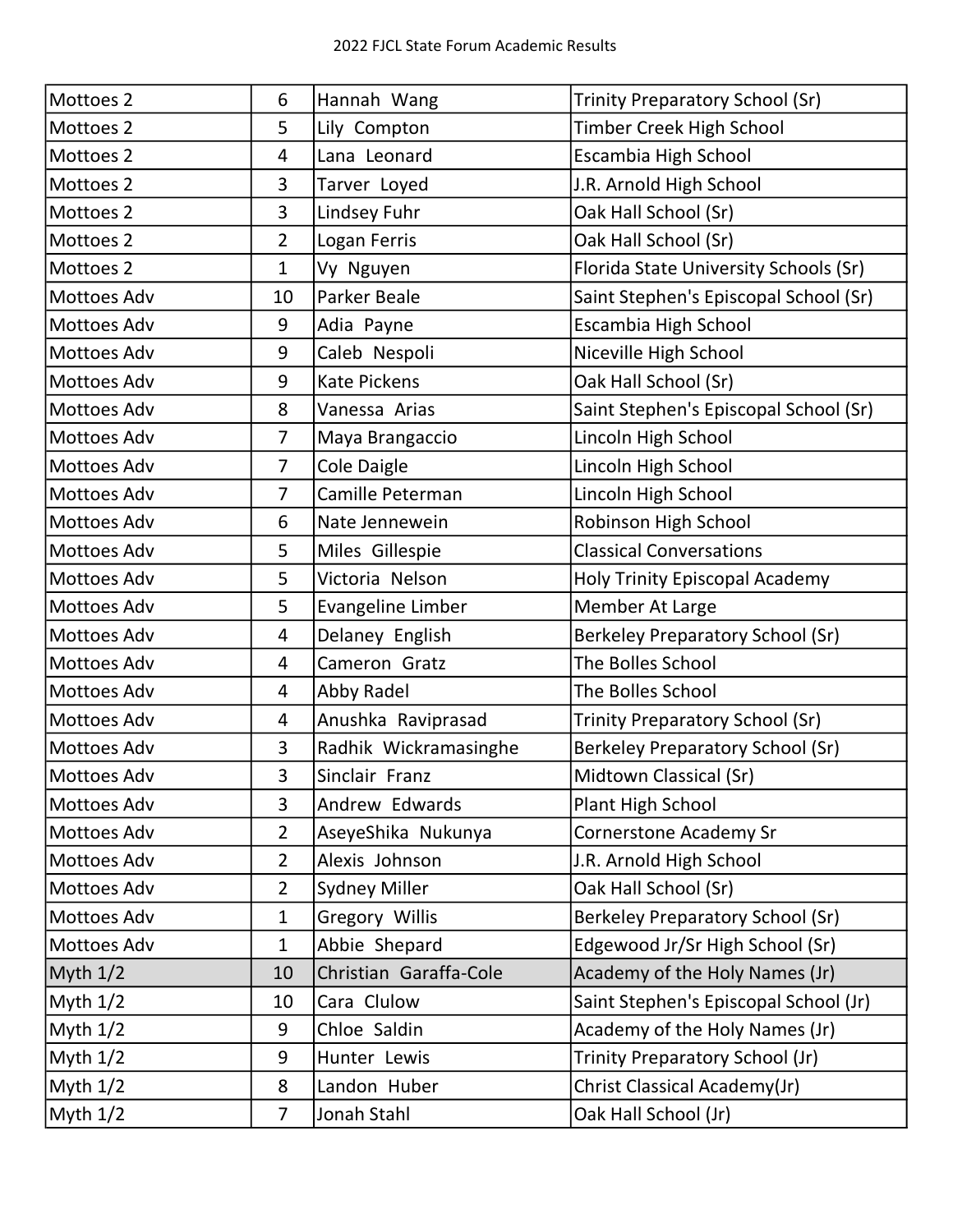| Myth 1/2   | 6              | Levi Onyimadu           | Oak Hall School (Jr)                   |
|------------|----------------|-------------------------|----------------------------------------|
| Myth 1/2   | 5              | <b>Evan Hutchins</b>    | Pineapple Cove Classical - Melbourne   |
| Myth 1/2   | 5              | Willow Weisblum         | Saint Stephen's Episcopal School (Jr)  |
| Myth $1/2$ | 4              | <b>Walt Stephens</b>    | St. John's Episcopal Parish Day School |
| Myth $1/2$ | 3              | <b>Tom Gilor</b>        | Oak Hall School (Jr)                   |
| Myth $1/2$ | $\overline{2}$ | Breanna Lopez           | St. John's Episcopal Parish Day School |
| Myth $1/2$ | $\overline{2}$ | Morgan Kessler          | Saint Stephen's Episcopal School (Jr)  |
| Myth $1/2$ | $\overline{2}$ | Emma Heldermon          | Oak Hall School (Jr)                   |
| Myth $1/2$ | $\mathbf{1}$   | <b>Cristian Spiguel</b> | Oak Hall School (Jr)                   |
| Myth 1     | 10             | Noah Larsen             | Berkeley Preparatory School (Jr)       |
| Myth 1     | 10             | Mia Cook                | The Bolles School                      |
| Myth 1     | 10             | John Harris             | The King's Academy                     |
| Myth 1     | 10             | Matthew Gu              | <b>Trinity Preparatory School (Sr)</b> |
| Myth 1     | 9              | James Lass              | St. John's Episcopal Parish Day School |
| Myth 1     | 9              | Samantha Mascera        | Saint Stephen's Episcopal School (Sr)  |
| Myth 1     | 9              | <b>Isabelle Watson</b>  | Oak Hall School (Sr)                   |
| Myth 1     | 8              | Morgan Conn             | <b>Maclay School Sr</b>                |
| Myth 1     | 8              | Caelie Eaton            | Rockledge High School                  |
| Myth 1     | 7              | Will Johnson            | Christ Classical Academy(Jr)           |
| Myth 1     | $\overline{7}$ | Ella Taylor-Clark       | Plant High School                      |
| Myth 1     | 7              | Dylan Estrada           | Timber Creek High School               |
| Myth 1     | $\overline{7}$ | Nathaniel Bryant        | West Shore Jr                          |
| Myth 1     | 6              | Will Meade              | St. John's Episcopal Parish Day School |
| Myth 1     | 5              | Tehila Okonoboh         | Oak Hall School (Jr)                   |
| Myth 1     | 4              | Kylie Alkire            | <b>Classical Conversations</b>         |
| Myth 1     | 3              | Kevin Wang              | Trinity Preparatory School (Sr)        |
| Myth 1     | $\overline{2}$ | Jasper Croom            | Midtown Classical (Jr)                 |
| Myth 1     | $\mathbf{1}$   | Eric Yang               | J.R. Arnold High School                |
| Myth 2     | 10             | Lily Bullard            | Escambia High School                   |
| Myth 2     | 10             | Hannah Wang             | <b>Trinity Preparatory School (Sr)</b> |
| Myth 2     | 10             | Kira Tuper              | Niceville High School                  |
| Myth 2     | 10             | <b>Isaac Young</b>      | <b>Cornerstone Academy Sr</b>          |
| Myth 2     | 9              | Ethan Bender            | The King's Academy                     |
| Myth 2     | 8              | Cayden Bosso            | The Classical Academy of Sarasota Sr   |
| Myth 2     | 7              | Srihamsini Telekepalli  | Edgewood Jr/Sr High School (Jr)        |
| Myth 2     | $\overline{7}$ | Harrison Myles          | St. Francis Catholic Academy           |
| Myth 2     | 6              | Aidan McDuffie          | J.R. Arnold High School                |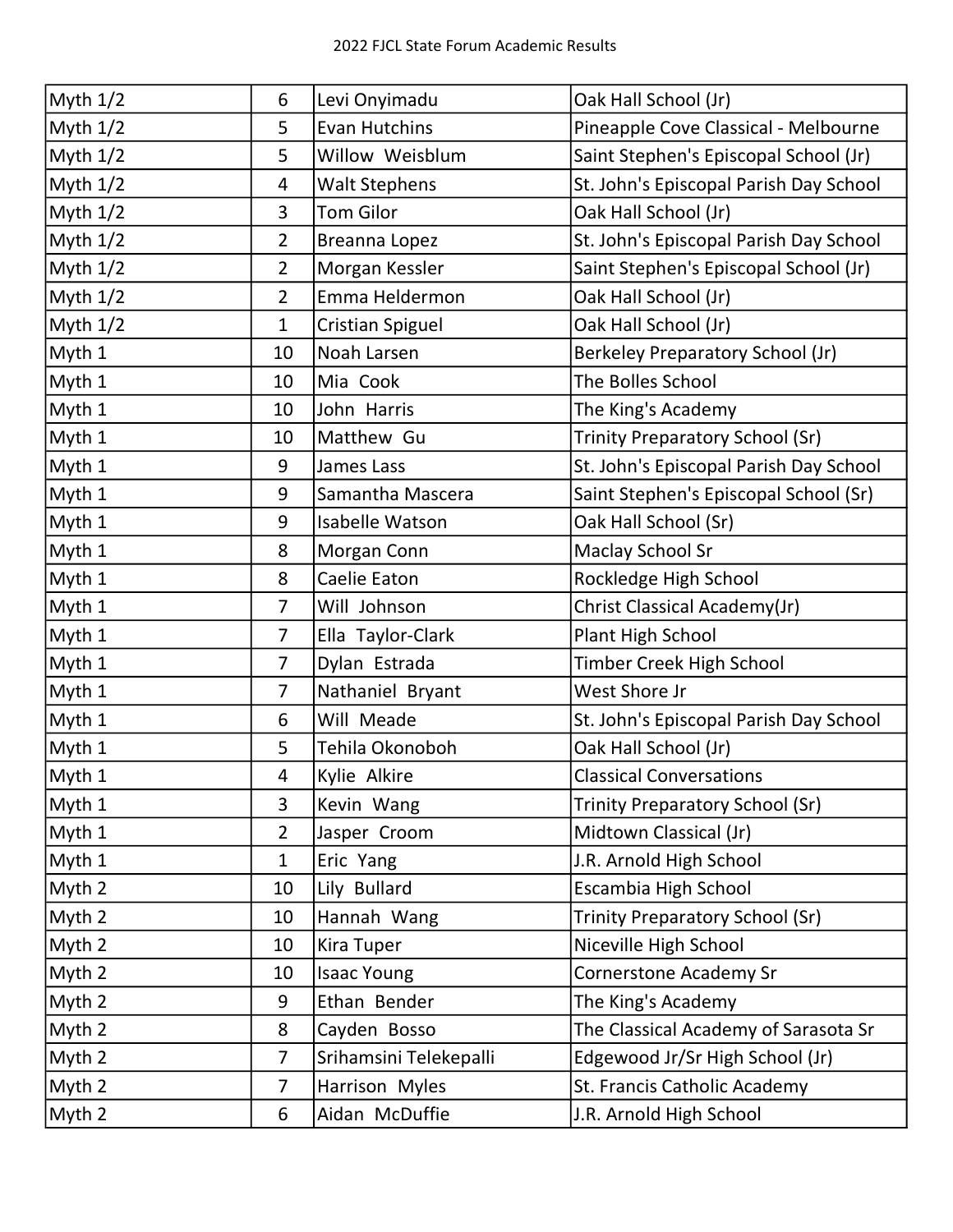| Myth 2         | 6              | Thomas Duggar         | Midtown Classical (Jr)                 |
|----------------|----------------|-----------------------|----------------------------------------|
| Myth 2         | 5              | Olivia McGowan        | Florida State University Schools (Sr)  |
| Myth 2         | 4              | Edward Gao            | Saint Stephen's Episcopal School (Sr)  |
| Myth 2         | 3              | Ransom Limber         | Member At Large                        |
| Myth 2         | $\overline{2}$ | Noah Bailey           | Holy Trinity Episcopal Academy         |
| Myth 2         | $\mathbf{1}$   | Petra Croom           | Midtown Classical (Jr)                 |
| Myth Adv       | 10             | Christopher Curry     | Edgewood Jr/Sr High School (Sr)        |
| Myth Adv       | 10             | Annabelle Hillis      | Timber Creek High School               |
| Myth Adv       | 9              | Grant Payne           | <b>Classical Conversations</b>         |
| Myth Adv       | 8              | Pavitra Chall         | Windermere Preparatory School (Sr)     |
| Myth Adv       | 7              | Caleb Benfield        | Pineapple Cove Classical - Palm Bay    |
| Myth Adv       | 6              | Austin Yuan           | <b>Trinity Preparatory School (Sr)</b> |
| Myth Adv       | 5              | Eva Matson            | Escambia High School                   |
| Myth Adv       | 4              | Sophia Berry          | Saint Stephen's Episcopal School (Sr)  |
| Myth Adv       | 3              | Casey Kemp            | Robinson High School                   |
| Myth Adv       | $\overline{2}$ | Radhik Wickramasinghe | Berkeley Preparatory School (Sr)       |
| Myth Adv       | $\mathbf{1}$   | <b>Ellie Riggs</b>    | Holy Trinity Episcopal Academy         |
| Myth Adv       | $\mathbf{1}$   | Katherine Cox         | Midtown Classical (Sr)                 |
| Myth Adv       | $\mathbf{1}$   | Spencer Fuhr          | Oak Hall School (Sr)                   |
| Pentathlon 1/2 | 6              | <b>Bridges Ellis</b>  | Holy Comforter Episcopal School        |
| Pentathlon 1/2 | 5              | Andrew Nordby         | Holy Comforter Episcopal School        |
| Pentathlon 1/2 | 4              | <b>Oliver Fogarty</b> | St. John's Episcopal Parish Day School |
| Pentathlon 1/2 | 4              | Aerin Aseltyne        | Oak Hall School (Jr)                   |
| Pentathlon 1/2 | 3              | Julia Cox             | Midtown Classical (Jr)                 |
| Pentathlon 1/2 | $\overline{2}$ | Cristian Spiguel      | Oak Hall School (Jr)                   |
| Pentathlon 1/2 | $\mathbf{1}$   | Nora Clabby           | St. John's Episcopal Parish Day School |
| Pentathlon 1   | 10             | Camryn Chittenden     | Holy Comforter Episcopal School        |
| Pentathlon 1   | 9              | Joshua Vanderhoof     | Lincoln High School                    |
| Pentathlon 1   | 9              | William Klein         | Oak Hall School (Sr)                   |
| Pentathlon 1   | 8              | Sonia Lake            | Holy Comforter Episcopal School        |
| Pentathlon 1   | 7              | George Frano          | Saint Stephen's Episcopal School (Jr)  |
| Pentathlon 1   | 6              | <b>Riley Fisher</b>   | Holy Comforter Episcopal School        |
| Pentathlon 1   | 6              | Pippin Thigpen        | Lincoln High School                    |
| Pentathlon 1   | 5              | Will Meade            | St. John's Episcopal Parish Day School |
| Pentathlon 1   | 4              | Patrick Collins       | Saint Stephen's Episcopal School (Jr)  |
| Pentathlon 1   | 3              | Jasper Croom          | Midtown Classical (Jr)                 |
| Pentathlon 1   | $\overline{3}$ | Kevin Wang            | <b>Trinity Preparatory School (Sr)</b> |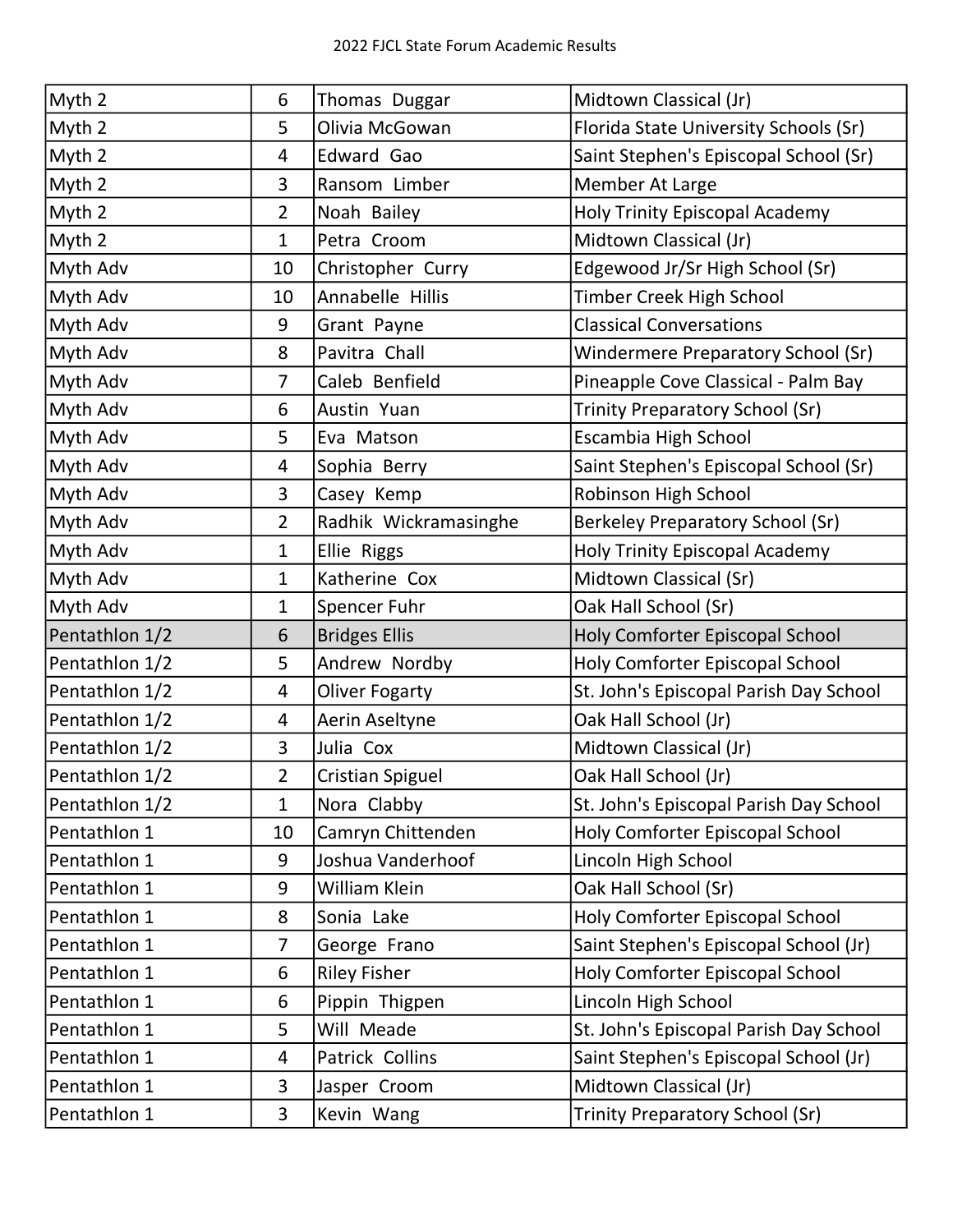| Pentathlon 1               | $\overline{2}$ | Alexandria Mehr          | St. John's Episcopal Parish Day School    |
|----------------------------|----------------|--------------------------|-------------------------------------------|
| Pentathlon 1               | 1              | <b>Isaac Dixon</b>       | Oak Hall School (Sr)                      |
| <b>Reading Comp Poetry</b> | 10             | Ash Oleyar               | <b>Windermere Preparatory School (Sr)</b> |
| <b>Reading Comp Poetry</b> | 10             | <b>Caleb Currier</b>     | Oak Hall School (Sr)                      |
| <b>Reading Comp Poetry</b> | 9              | Anjali Mital             | James S. Rickards High School             |
| <b>Reading Comp Poetry</b> | 8              | <b>Connor McCord</b>     | Lincoln High School                       |
| <b>Reading Comp Poetry</b> | 8              | <b>Maxine Mandt</b>      | Saint Stephen's Episcopal School (Sr)     |
| <b>Reading Comp Poetry</b> | 8              | Penny Guimbellot         | Windermere Preparatory School (Sr)        |
| <b>Reading Comp Poetry</b> | $\overline{7}$ | Kate Frier               | Plant High School                         |
| <b>Reading Comp Poetry</b> | 6              | Will Crowe               | The Bolles School                         |
| <b>Reading Comp Poetry</b> | 5              | Delaney English          | Berkeley Preparatory School (Sr)          |
| <b>Reading Comp Poetry</b> | 4              | <b>Emma Flowers</b>      | Berkeley Preparatory School (Sr)          |
| <b>Reading Comp Poetry</b> | 4              | Aaron Xiong              | <b>Berkeley Preparatory School (Sr)</b>   |
| <b>Reading Comp Poetry</b> | 3              | Gregory Willis           | <b>Berkeley Preparatory School (Sr)</b>   |
| <b>Reading Comp Poetry</b> | $\overline{2}$ | Srija Dey                | <b>Timber Creek High School</b>           |
| <b>Reading Comp Poetry</b> | $\mathbf{1}$   | Charles Poe              | <b>Berkeley Preparatory School (Sr)</b>   |
| <b>Reading Comp Prose</b>  | 10             | <b>Emily Taylor</b>      | James S. Rickards High School             |
| <b>Reading Comp Prose</b>  | 9              | <b>Will Moore</b>        | The Bolles School                         |
| <b>Reading Comp Prose</b>  | 9              | Abby Radel               | The Bolles School                         |
| <b>Reading Comp Prose</b>  | 9              | Laura Erk                | Niceville High School                     |
| <b>Reading Comp Prose</b>  | 9              | <b>Charley Turnbull</b>  | Member At Large                           |
| <b>Reading Comp Prose</b>  | 8              | Juliet Jaffe             | Oak Hall School (Sr)                      |
| <b>Reading Comp Prose</b>  | $\overline{7}$ | <b>Collin Roberts</b>    | <b>Maclay School Sr</b>                   |
| <b>Reading Comp Prose</b>  | 6              | Anjali Mital             | James S. Rickards High School             |
| <b>Reading Comp Prose</b>  | 6              | Kate Hammett             | Member At Large                           |
| <b>Reading Comp Prose</b>  | 5              | Liam Andrews             | Berkeley Preparatory School (Sr)          |
| <b>Reading Comp Prose</b>  | 5              | Dustin Hall              | Pineapple Cove Classical - Palm Bay       |
| <b>Reading Comp Prose</b>  | 4              | Sebastian Ebenbichler    | Saint Stephen's Episcopal School (Sr)     |
| <b>Reading Comp Prose</b>  | 3              | Ben Gratz                | The Bolles School                         |
| <b>Reading Comp Prose</b>  | $\overline{2}$ | Maya Roush               | Robinson High School                      |
| <b>Reading Comp Prose</b>  | $\mathbf{1}$   | Lydia Muniz              | <b>Classical Conversations</b>            |
| Republic 1/2               | $\overline{2}$ | Ryan Szymanski           | St. John's Episcopal Parish Day School    |
| Republic 1/2               | $\mathbf{1}$   | Abigail Garcia           | St. John's Episcopal Parish Day School    |
| Republic 1/2               | 1              | Owen Li                  | Saint Stephen's Episcopal School (Jr)     |
| Republic 1                 | 8              | <b>Austin Provencher</b> | Oak Hall School (Jr)                      |
| Republic 1                 | 7              | Jacob Harrell            | Plant High School                         |
| Republic 1                 | $\overline{7}$ | Ashleigh Carpenter       | St. John's Episcopal Parish Day School    |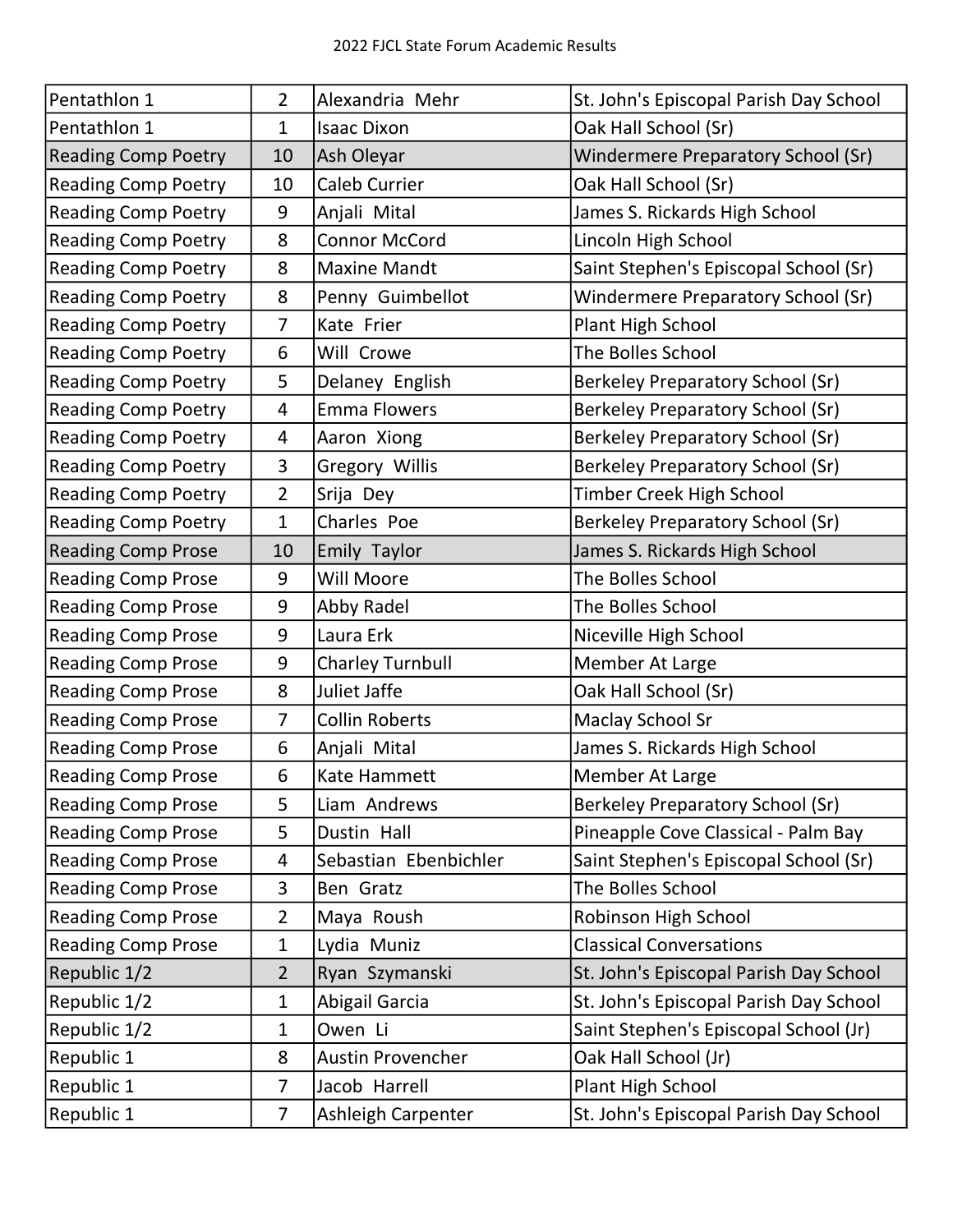| Republic 1     | 6              | Asher Franz            | Midtown Classical (Jr)                 |
|----------------|----------------|------------------------|----------------------------------------|
| Republic 1     | 5              | Bryson Johnson         | The Classical Academy of Sarasota Sr   |
| Republic 1     | 4              | Lily Penny             | Edgewood Jr/Sr High School (Jr)        |
| Republic 1     | 3              | Rory Glynn             | Oak Hall School (Jr)                   |
| Republic 1     | $\overline{2}$ | Dayana Dominguez       | Robinson High School                   |
| Republic 1     | $\mathbf{1}$   | John Mitnik            | <b>Holy Trinity Episcopal Academy</b>  |
| Republic 2     | 10             | Sivi Ward              | Trinity Preparatory School (Sr)        |
| Republic 2     | 9              | Lucy Clemens           | Westminster Academy (Sr)               |
| Republic 2     | 8              | Leo Li                 | Saint Stephen's Episcopal School (Sr)  |
| Republic 2     | $\overline{7}$ | River Danforth         | J.R. Arnold High School                |
| Republic 2     | 6              | Ariel Jaffe            | Oak Hall School (Sr)                   |
| Republic 2     | 5              | Emili Campbell         | Escambia High School                   |
| Republic 2     | 5              | Rayan Bahmani          | James S. Rickards High School          |
| Republic 2     | 5              | Lucas McClean          | Robinson High School                   |
| Republic 2     | $\overline{4}$ | Liam Doyle             | Robinson High School                   |
| Republic 2     | 3              | Lilia AitSahlia        | Oak Hall School (Sr)                   |
| Republic 2     | $\overline{2}$ | <b>Matthew Nunes</b>   | <b>Holy Trinity Episcopal Academy</b>  |
| Republic 2     | $\mathbf{1}$   | Rachel Jacquay         | J.R. Arnold High School                |
| Republic Adv   | 9              | Charlotte Stone        | Robinson High School                   |
| Republic Adv   | 8              | William Schindler      | Saint Stephen's Episcopal School (Sr)  |
| Republic Adv   | 7              | Noah Reid              | Member At Large                        |
| Republic Adv   | 6              | Nikolas Polsinelli     | Trinity Preparatory School (Sr)        |
| Republic Adv   | 5              | Selasi Nukunya         | <b>Cornerstone Academy Sr</b>          |
| Republic Adv   | 4              | Ethan Leeman           | Midtown Classical (Sr)                 |
| Republic Adv   | 3              | Lincoln<br>Ream        | <b>Classical Conversations</b>         |
| Republic Adv   | $\overline{2}$ | William<br>Muniz       | <b>Classical Conversations</b>         |
| Republic Adv   | $\overline{2}$ | Tyler Kadivar          | Saint Stephen's Episcopal School (Sr)  |
| Republic Adv   | $\mathbf{1}$   | Jonathan Nunes         | <b>Holy Trinity Episcopal Academy</b>  |
| Vocabulary 1/2 | $\mathbf{1}$   | Jackson Duncan         | Niceville High School                  |
| Vocabulary 1   | 10             | Catherine Collins      | Florida Virtual School                 |
| Vocabulary 1   | 10             | Ava Hardy              | Midtown Classical (Jr)                 |
| Vocabulary 1   | 10             | Laurel Gurley          | Oak Hall School (Jr)                   |
| Vocabulary 1   | 9              | Hussain Lalani         | Saint Stephen's Episcopal School (Jr)  |
| Vocabulary 1   | 9              | Jack Suprenand         | Saint Stephen's Episcopal School (Jr)  |
| Vocabulary 1   | 9              | <b>Christos Zoidis</b> | Oak Hall School (Sr)                   |
| Vocabulary 1   | 8              | <b>Henry Combs</b>     | Holy Comforter Episcopal School        |
| Vocabulary 1   | 8              | James Lass             | St. John's Episcopal Parish Day School |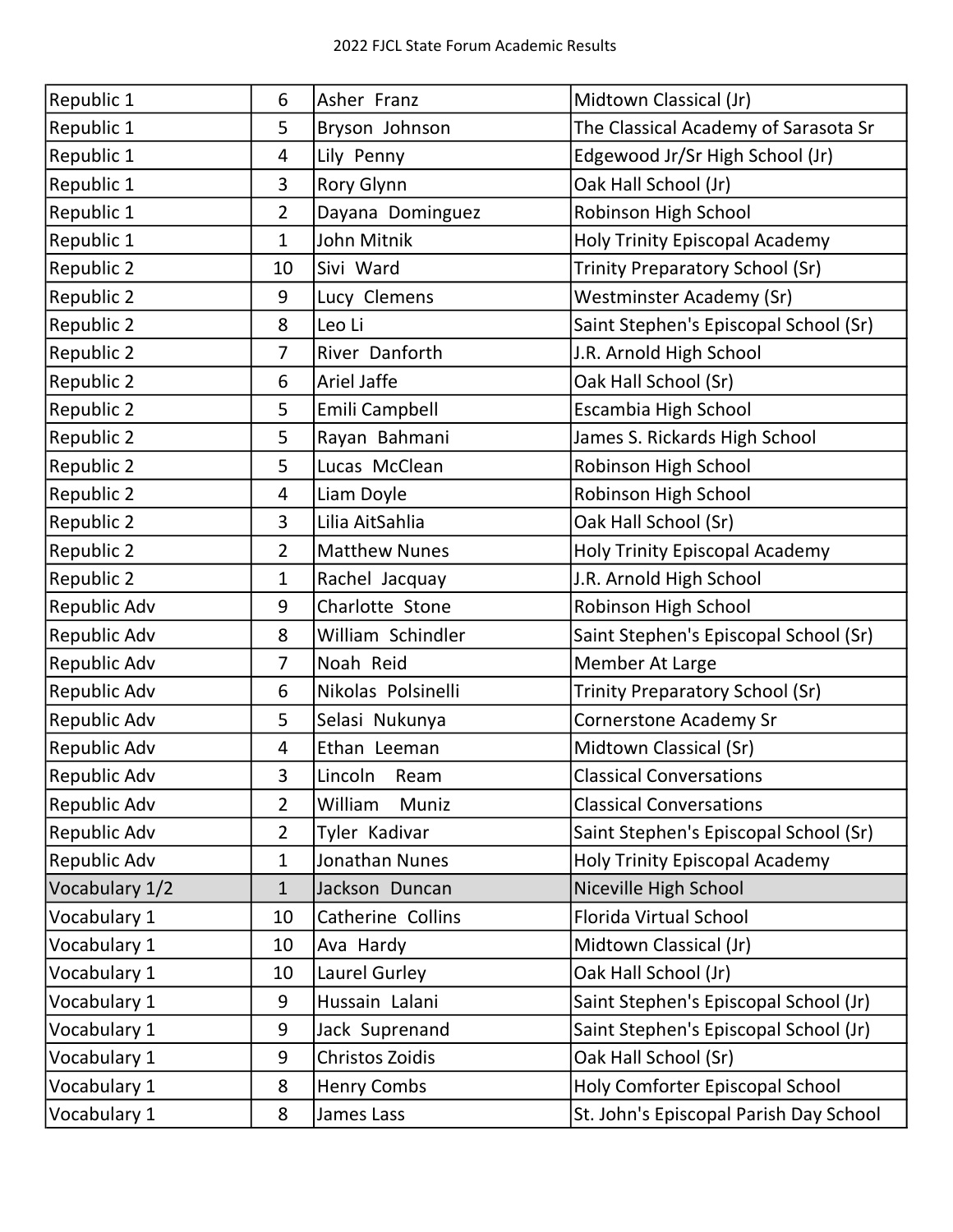| Vocabulary 1   | 8              | <b>Benjamin Gallogly</b>  | Oak Hall School (Jr)                   |
|----------------|----------------|---------------------------|----------------------------------------|
| Vocabulary 1   | $\overline{7}$ | Daisy Beverly             | Berkeley Preparatory School (Jr)       |
| Vocabulary 1   | $\overline{7}$ | Anderson Aiken            | Edgewood Jr/Sr High School (Jr)        |
| Vocabulary 1   | $\overline{7}$ | Leah Song                 | <b>Maclay School Sr</b>                |
| Vocabulary 1   | $\overline{7}$ | Xane Olson                | The King's Academy                     |
| Vocabulary 1   | $\overline{7}$ | Gabriella Spicer          | The King's Academy                     |
| Vocabulary 1   | $\overline{7}$ | Rory Glynn                | Oak Hall School (Jr)                   |
| Vocabulary 1   | $\overline{7}$ | <b>Taylor White</b>       | Oak Hall School (Jr)                   |
| Vocabulary 1   | 6              | <b>Wilson Poe</b>         | Berkeley Preparatory School (Jr)       |
| Vocabulary 1   | 6              | Joseph Konathapally       | West Shore Jr                          |
| Vocabulary 1   | 5              | Khloe Clay                | St. John's Episcopal Parish Day School |
| Vocabulary 1   | 5              | Joshua Whitney            | Trinity Preparatory School (Sr)        |
| Vocabulary 1   | 4              | Paul Wubbena              | Edgewood Jr/Sr High School (Jr)        |
| Vocabulary 1   | 3              | Reid Roberts              | Christ Classical Academy(Jr)           |
| Vocabulary 1   | 3              | Jonathan Green            | Midtown Classical (Jr)                 |
| Vocabulary 1   | $\overline{2}$ | Jasmine Gonzales          | J.R. Arnold High School                |
| Vocabulary 1   | $\mathbf{1}$   | Olivia Durgin             | <b>Holy Trinity Episcopal Academy</b>  |
| Vocabulary 2   | 10             | Juliet Jaffe              | Oak Hall School (Sr)                   |
| Vocabulary 2   | 9              | Ariel Jaffe               | Oak Hall School (Sr)                   |
| Vocabulary 2   | 9              | Benjamin Leber            | Oak Hall School (Sr)                   |
| Vocabulary 2   | 8              | Janu Shah                 | J.R. Arnold High School                |
| Vocabulary 2   | 8              | Jennifer Gonzalez-Soriano | James S. Rickards High School          |
| Vocabulary 2   | 8              | Amelia Naylor             | The Classical Academy of Sarasota Sr   |
| Vocabulary 2   | 7              | Fay Zhao                  | Trinity Preparatory School (Sr)        |
| Vocabulary 2   | 7              | Lilia AitSahlia           | Oak Hall School (Sr)                   |
| Vocabulary 2   | 6              | Hao Li                    | Saint Stephen's Episcopal School (Sr)  |
| Vocabulary 2   | 6              | Miranda Arias             | <b>Westminster Academy (Sr)</b>        |
| Vocabulary 2   | 6              | Dylan Dam                 | Saint Stephen's Episcopal School (Sr)  |
| Vocabulary 2   | 5              | Rohan Jain                | <b>Holy Trinity Episcopal Academy</b>  |
| Vocabulary 2   | 4              | Olivia Haynes             | Plant High School                      |
| Vocabulary 2   | 3              | Thomas Cardenas           | J.R. Arnold High School                |
| Vocabulary 2   | $\overline{2}$ | Sandra O'Connell          | Plant High School                      |
| Vocabulary 2   | $\mathbf{1}$   | Clara Dean                | <b>Classical Conversations</b>         |
| Vocabulary Adv | 10             | McKenzie Smith            | James S. Rickards High School          |
| Vocabulary Adv | 10             | Christian Garcia          | <b>West Shore Sr</b>                   |
| Vocabulary Adv | 10             | Anna Harriman             | West Shore Sr                          |
| Vocabulary Adv | 9              | Asha Freeman              | <b>Cornerstone Academy Sr</b>          |